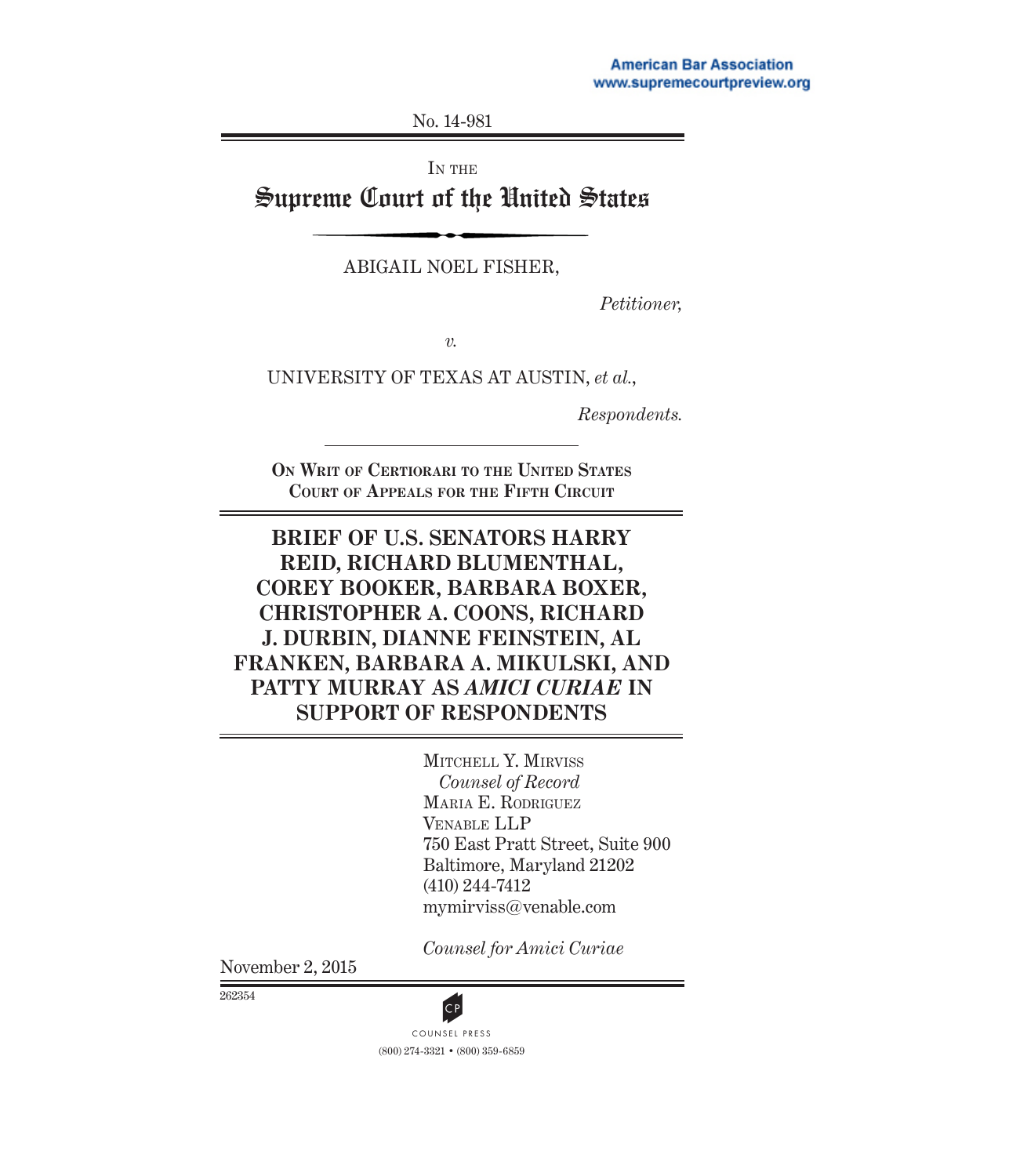### **TABLE OF CONTENTS**

|    | Page                                                                                                                                                                   |
|----|------------------------------------------------------------------------------------------------------------------------------------------------------------------------|
|    | TABLE OF CONTENTSi                                                                                                                                                     |
|    | TABLE OF CITED AUTHORITIES iii                                                                                                                                         |
|    | STATEMENT OF INTEREST 1                                                                                                                                                |
|    |                                                                                                                                                                        |
|    | $\text{ARGUMENT} \dots \dots \dots \dots \dots \dots \dots \dots \dots \dots \dots \dots \dots$                                                                        |
| I. | Diversity in higher education is a<br>compelling state interest that warrants<br>continued constitutional protection. 4                                                |
| А. | The Court's repeated recognition that<br>there is a compelling state interest in<br>promoting diversity in higher education<br>is constitutionally sound and valid $4$ |
| B. | The benefits of diversity in higher<br>education are well-established                                                                                                  |
| Н. | Because of the compelling national interests<br>served, Congress and the Executive<br>Branch consistently have endorsed<br>diversity in higher education11             |

*i*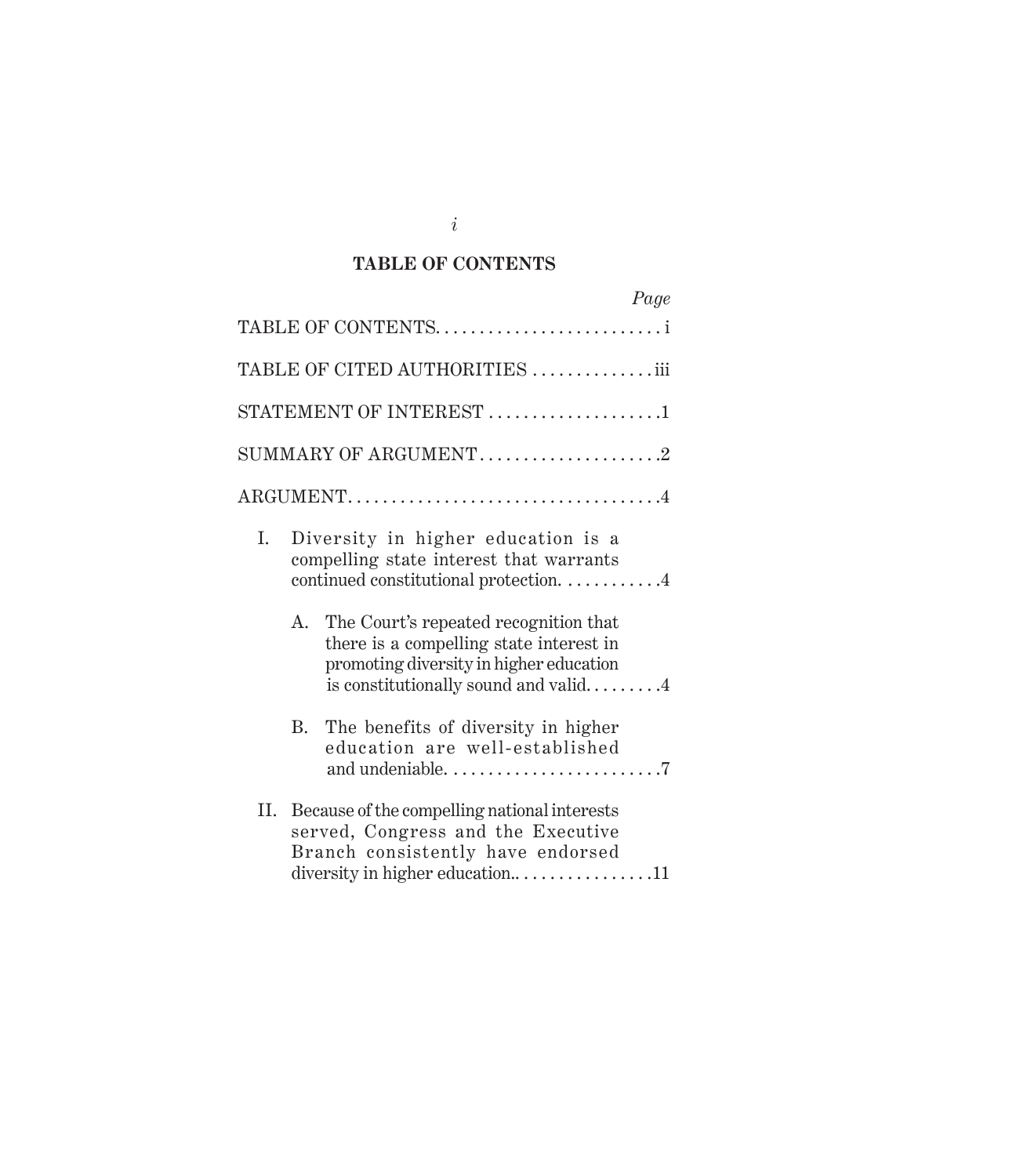# *Table of Contents*

|                                                                                              | Page |
|----------------------------------------------------------------------------------------------|------|
| III. Congress and the executive branch have a<br>constitutionally prescribed role in helping |      |
| identify compelling national interests. $\dots \dots 21$                                     |      |
|                                                                                              |      |

*ii*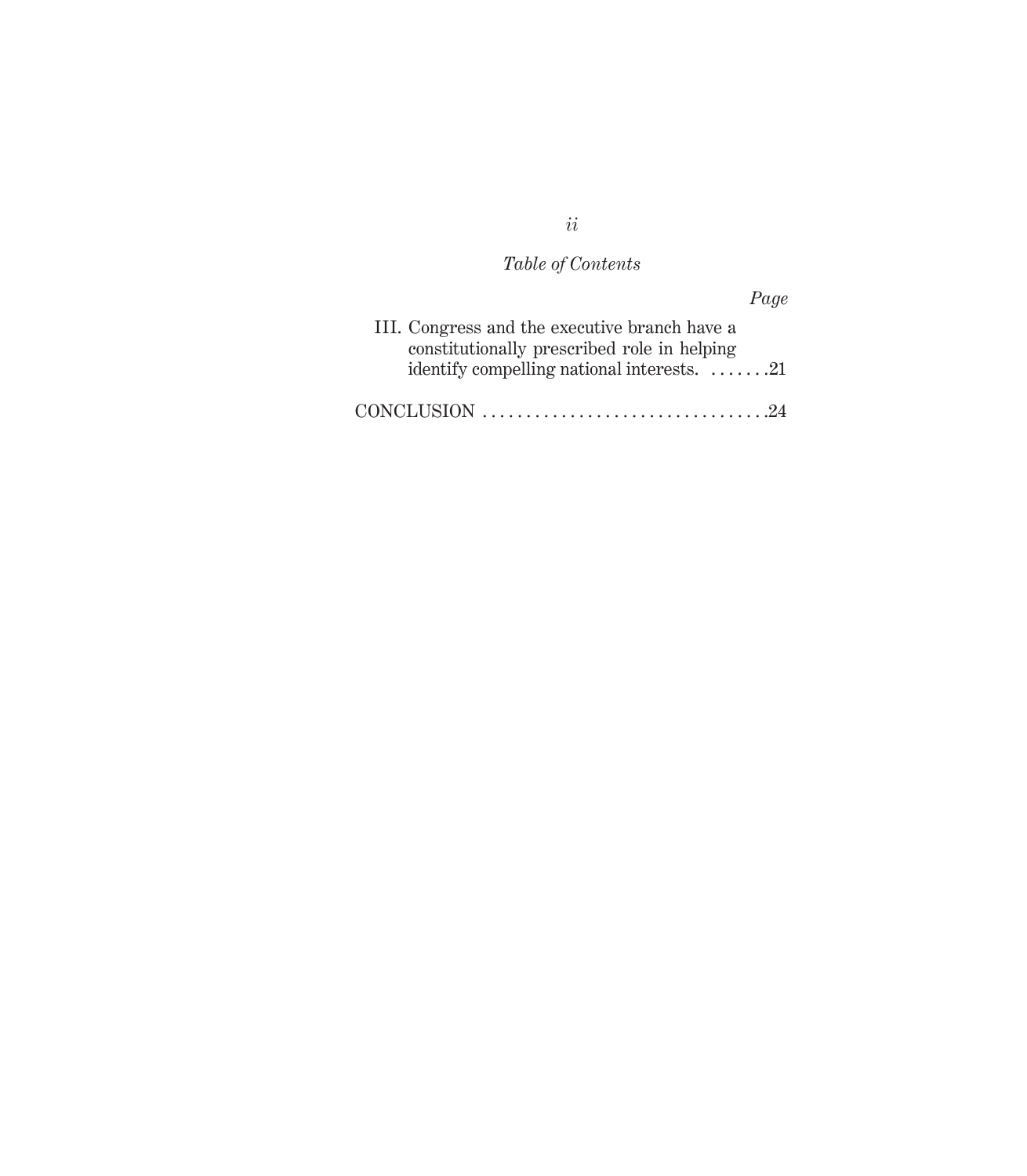# **TABLE OF CITED AUTHORITIES**

*iii*

### *Page*

## **CASES**

| Adarand Constructors, Inc. v. Pena,                                             |
|---------------------------------------------------------------------------------|
| Atkins v. Virginia,                                                             |
| Bartlett v. Strickland,                                                         |
| Burnham v. Superior Court,                                                      |
| Burson v. Freeman,                                                              |
| Coker v. Georgia,                                                               |
| Conroy v. Aniskoff,                                                             |
| Fisher v. Univ. of Texas at Austin,<br>570 U.S. , 133 S. Ct. 2411 (2013) passim |
| Grove City College v. Bell,                                                     |
| Grutter v. Bollinger,                                                           |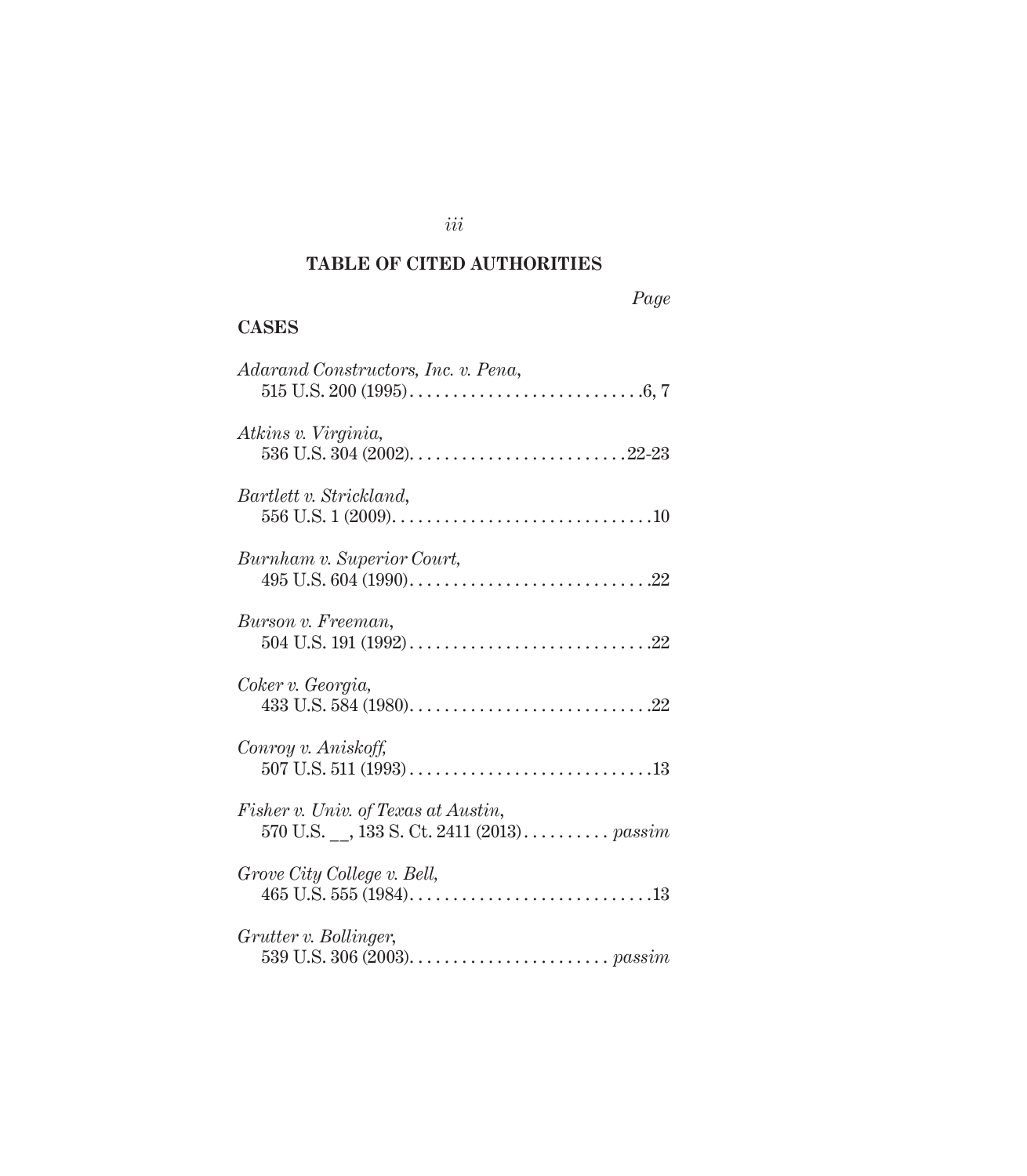| Page                                                                   |
|------------------------------------------------------------------------|
| Landgraf v. U.S.I. Film Prods.,                                        |
| Ledbetter v. Goodyear Tire & Rubber Co.,                               |
| McCarthy v. Bronson,                                                   |
| Parents Involved in Community Schools v.<br>Seattle Sch. Dist., No. 1, |
| Penry v. Lynaugh,                                                      |
| Regents of the University of California v. Bakke,                      |
| Republican Party of Minn. v. White,                                    |
| Stanford v. Kentucky,                                                  |
| Sutton v. United Airlines, Inc.,                                       |
| Sweatt v. Painter,                                                     |

*iv*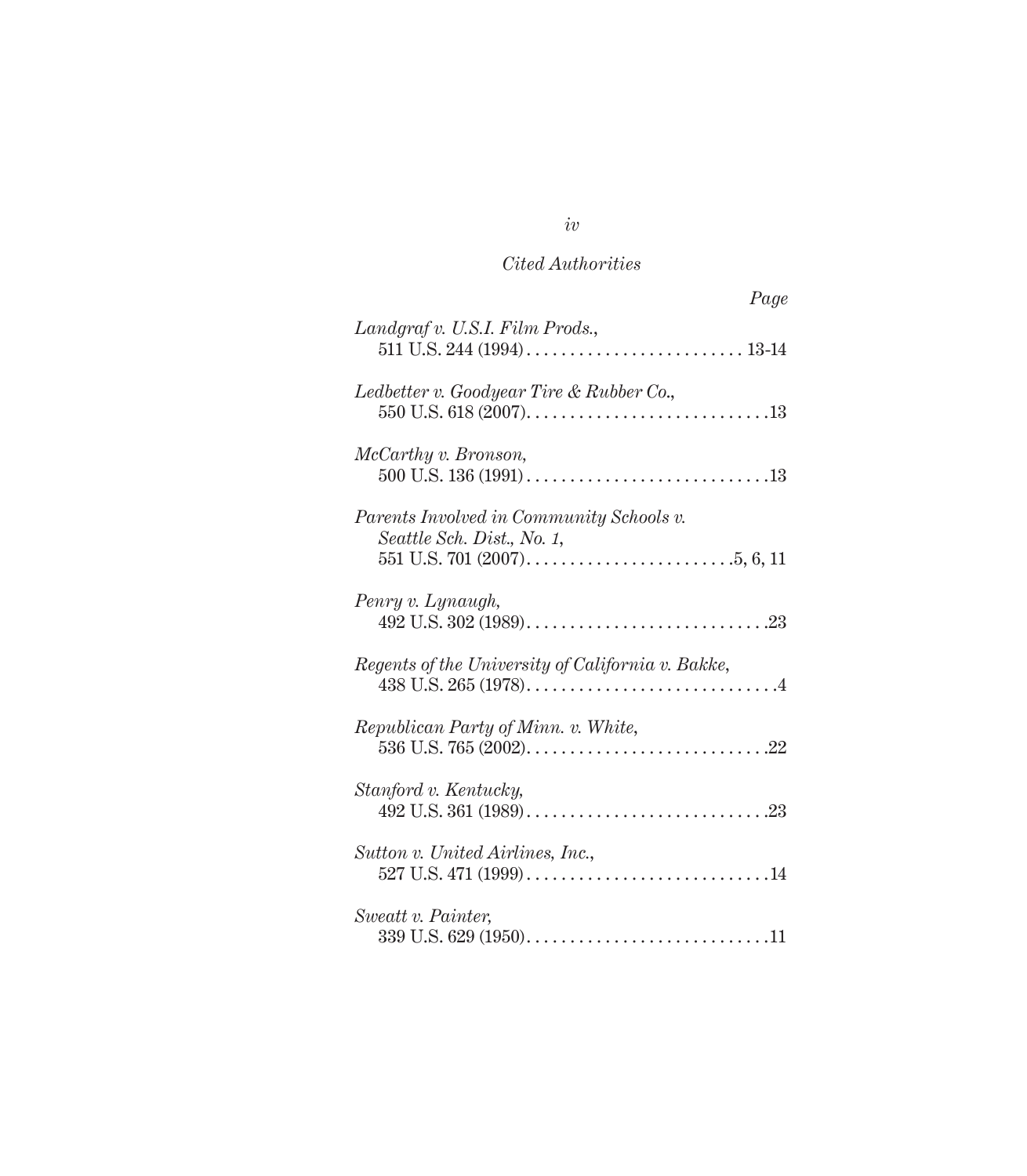| Page                                          |
|-----------------------------------------------|
| Toyota Motor Manufacturing, Kentucky, Inc. v. |
| Williams,                                     |
|                                               |
| Washington v. Glucksberg,                     |
|                                               |
|                                               |

# **STATUTES AND OTHER AUTHORITIES**

| $7 U.S.C. \S 5925. 17$ |
|------------------------|
|                        |
|                        |
|                        |
|                        |
|                        |
|                        |

*v*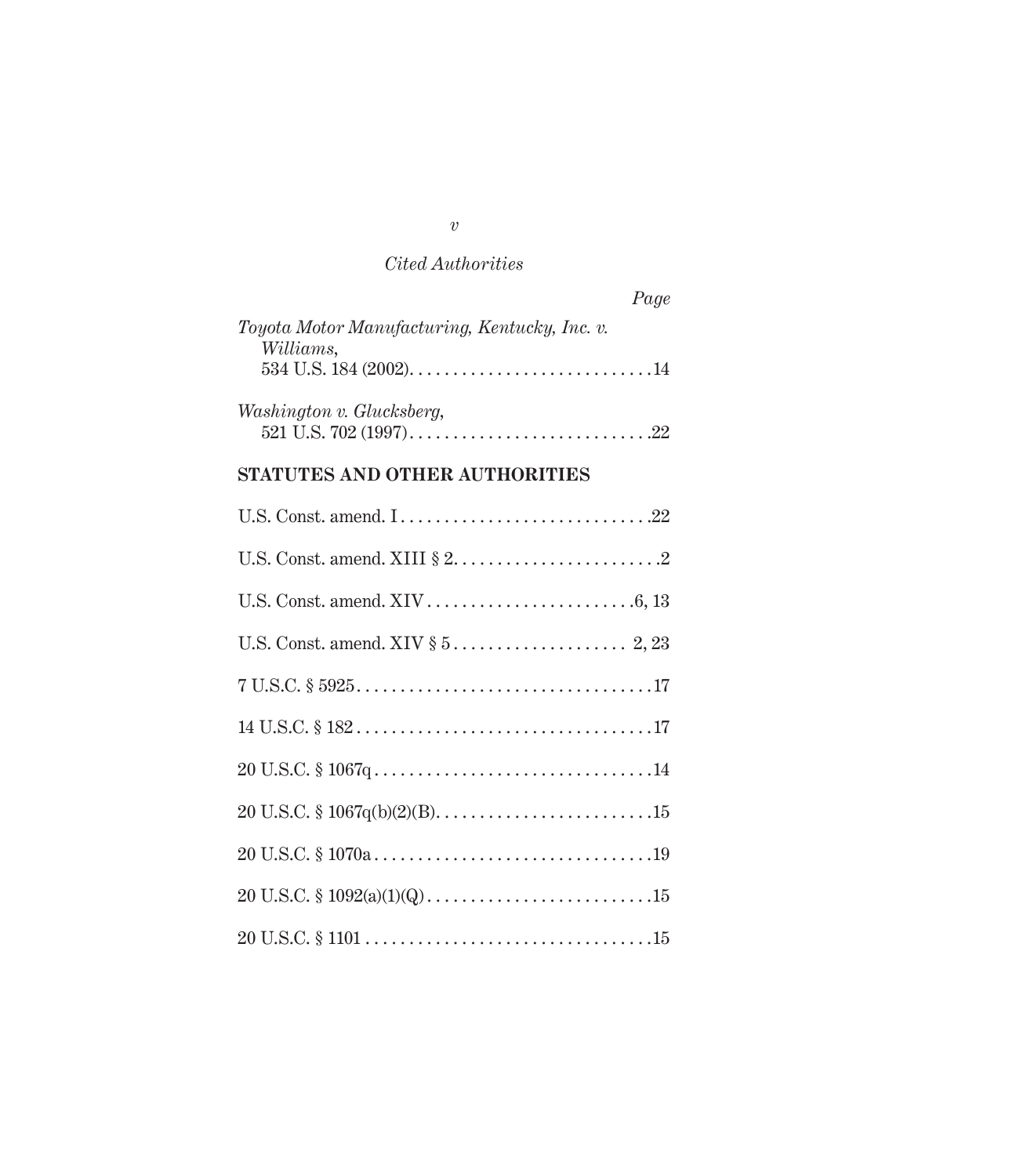| Page |
|------|
|      |
|      |
|      |
|      |
|      |
|      |
|      |
|      |
|      |
|      |
|      |
|      |
|      |
|      |
|      |

 $\emph{vi}$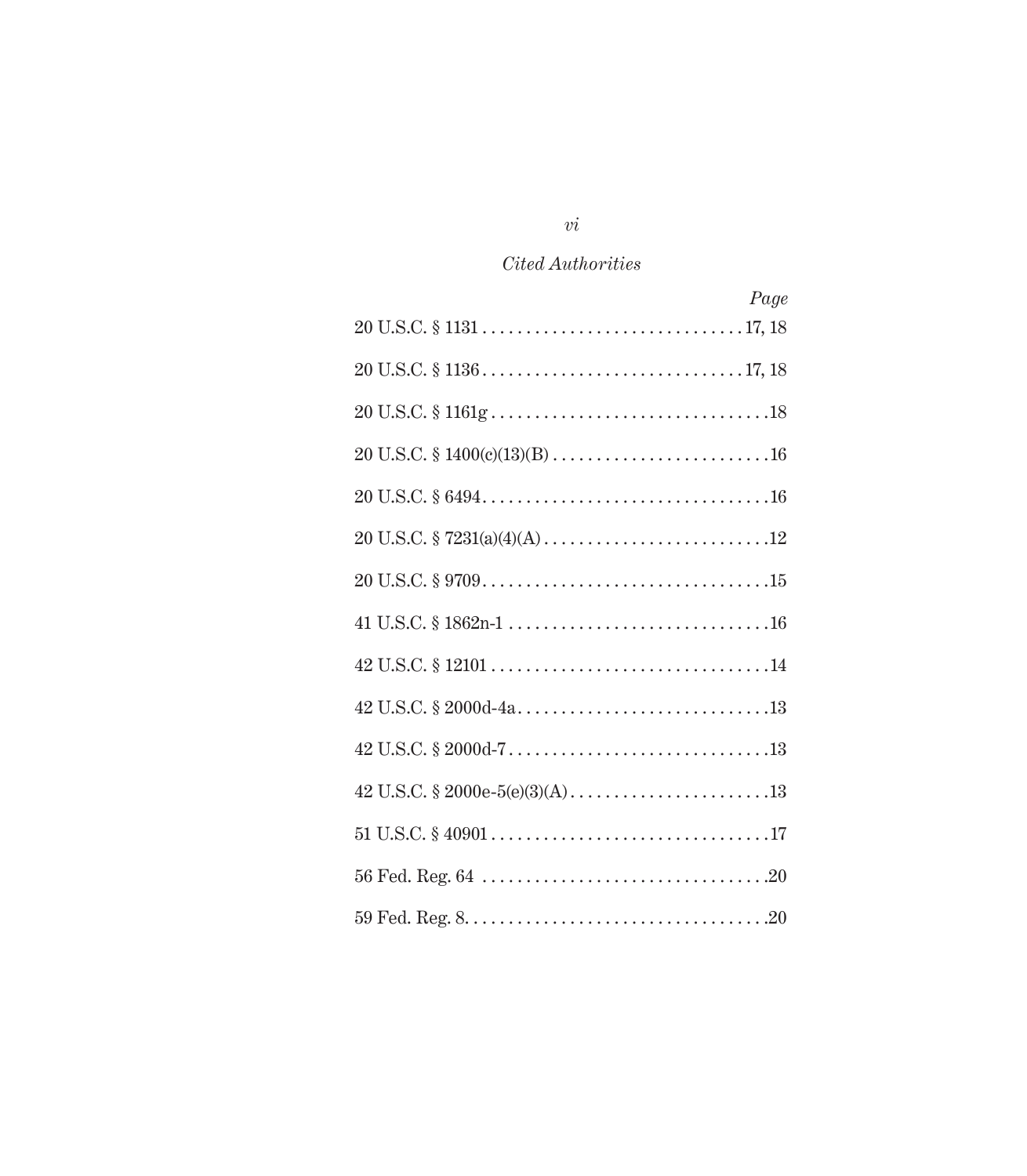| Page                                                                                                                                                           |
|----------------------------------------------------------------------------------------------------------------------------------------------------------------|
|                                                                                                                                                                |
|                                                                                                                                                                |
| 149 Cong. Rec. S8432-02, S8432-33 (daily ed.<br>June 24, 2003) (Statement of Sen. Durbin)14                                                                    |
| 154 Cong. Rec. H7658-03, 7658 (daily ed.<br>July 31, 2008) (statement of Rep. Miller) $\dots \dots \dots 16$                                                   |
| 154 Cong. Rec. H7658-03, 7663 (daily ed.<br>July 31, 2008) (Statement of Rep. Davis). $\dots \dots \dots 15$                                                   |
| 156 Cong. Rec. S1923-1908, 1984 (daily ed.<br>Mar. 24, 2010) (statement of Sen. Harkin) $\ldots \ldots \ldots$ 19                                              |
|                                                                                                                                                                |
|                                                                                                                                                                |
| Andrew Kull, The Color-Blind Constitution 67 (1992) .6                                                                                                         |
| Angela Onwuachi-Willig, Emily Houh &<br>Mary Campbell, Cracking the Egg: Which<br>Came First-Stigma or Affirmative<br>Action?, 96 Calif. L. Rev. 1299 (2008) 9 |
| Charles C. Moskos & John Sibley Butler, All<br>That We Can Be: Black Leadership & Racial<br>Integration the Army Way $(1996)$ 18                               |

*vii*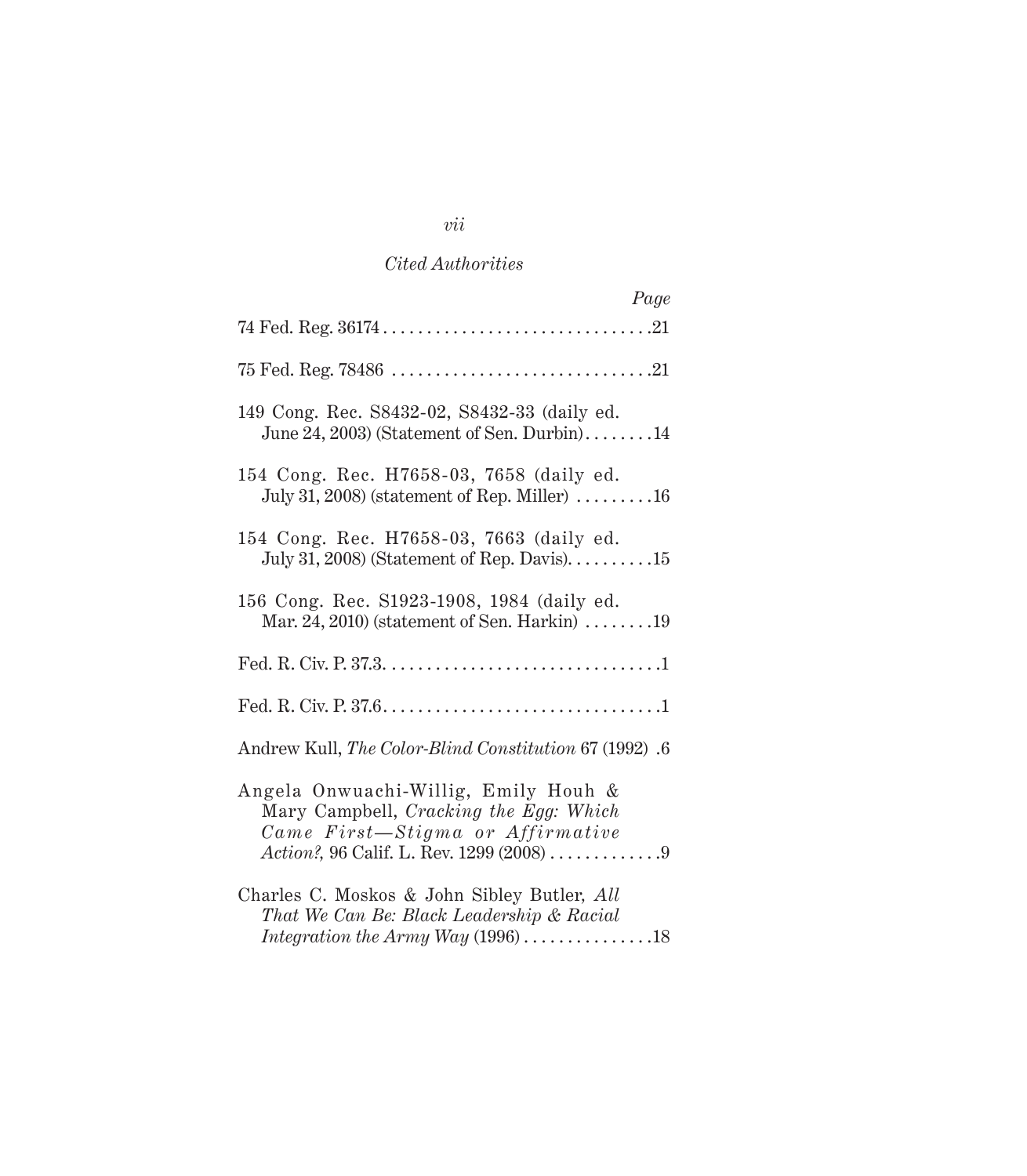| Page                                                                                                                                                    |
|---------------------------------------------------------------------------------------------------------------------------------------------------------|
| Civil Rights Act of 1991, Pub. L. No. 102-166,                                                                                                          |
| Deirdre M. Bowen, Brilliant Disguise: An Empirical<br>Analysis of a Social Experiment Banning<br><i>Affirmative Action, 85 Ind. L.J. 1197 (2010)  9</i> |
| Emergency School Aid Act ("ESAA"),<br>Pub. L. No. 92-318, Title VII, §§ 701-                                                                            |
|                                                                                                                                                         |
| H.R. Rep. No. 106-645 (2000)  17-18                                                                                                                     |
|                                                                                                                                                         |
| Jed Rubenfeld, Affirmative Action, 107                                                                                                                  |
| Meera E. Deo, The Promise of Grutter:<br>Diverse Interactions at the University<br>of Michigan Law School, 17 Mich. J.                                  |
| Nicholas A. Bowman, et al., The Long-Term<br>Effects of College Diversity Experiences: Well-<br>Being and Social Concerns 13 Years After                |

 *Graduation,* 52 J.C. Student Dev. 729 (2011) . . . . . . .8

#### *viii*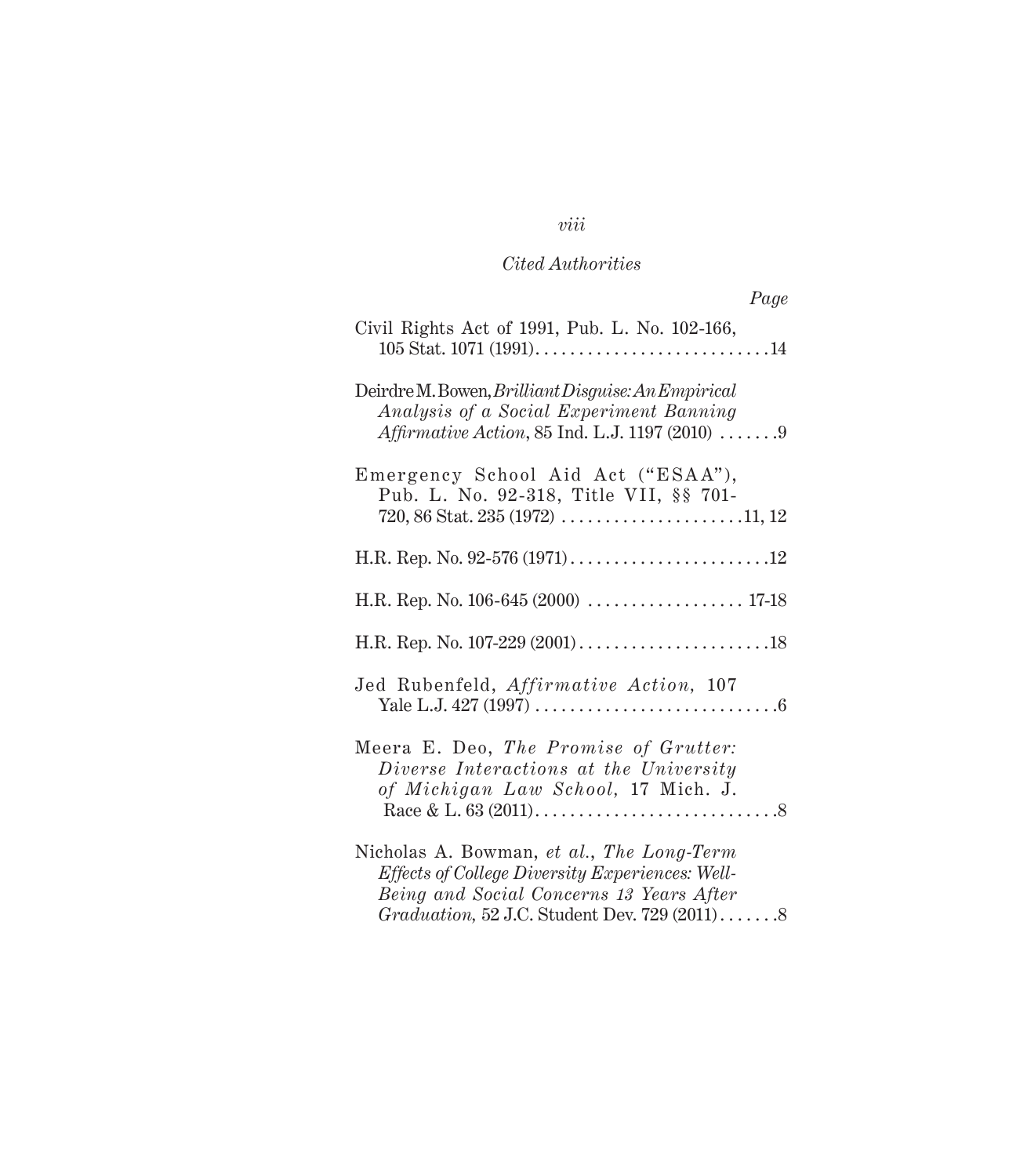| Page                                                                                                                                              |
|---------------------------------------------------------------------------------------------------------------------------------------------------|
| Nicholas A. Bowman, <i>Promoting Participation</i><br>in a Diverse Democracy: A Meta-Analysis<br>of College Diversity Experiences and Civic       |
| Nicholas Bowman, <i>College Diversity Experiences</i><br>and Cognitive Development: A Meta-<br><i>Analysis</i> , 80 Rev. Educ. Res. $4(2010)$ 7-8 |
|                                                                                                                                                   |
|                                                                                                                                                   |
|                                                                                                                                                   |
| Sylvia Hurtado, <i>The Next Generation of</i><br>Diversity and Intergroup Relations Research,                                                     |
| The Excellence in Mathematics, Science,<br>and Engineering Education Act of 1990,<br>Pub. L. No. 101-589, 104 Stat. 2881                          |
| Thomas F. Pettigrew & Linda R. Tropp, A<br>Meta-Analytic Test of Intergroup<br>Contact Theory, 90 J. Personality                                  |

Title VI of the Civil Rights Act of 1964 . . . . . . .13, 20, 22

# *ix*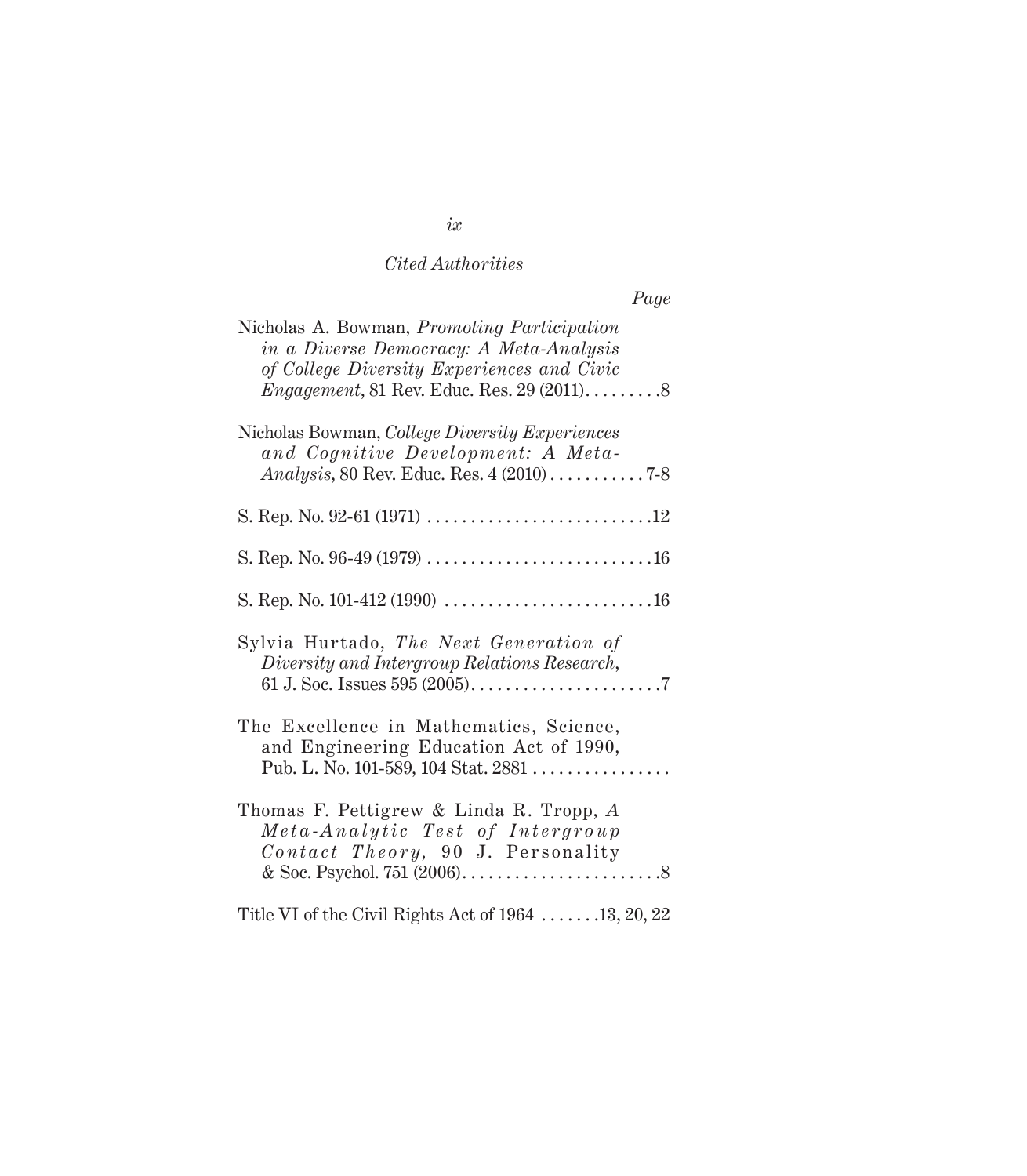|                                                                                                                                                                                                     | Page |
|-----------------------------------------------------------------------------------------------------------------------------------------------------------------------------------------------------|------|
| Uma M. Jayakumar, Can Higher Education<br>Meet the Needs of an Increasingly Diverse<br>and Global Society: Campus Diversity and<br>Cross-Cultural Workforce Competencies,                           |      |
| U.S. Dep't of Educ., Office for Civil Rights, The Use<br>of Race in Postsecondary Student Admission                                                                                                 |      |
| U.S. Dep't of Justice, Civil Rights Div. & U.S.<br>Dep't of Educ., Office for Civil Rights, Guidance<br>on the Voluntary Use of Race to Achieve<br>Diversity in Postsecondary Education $(2011)$ 21 |      |

*x*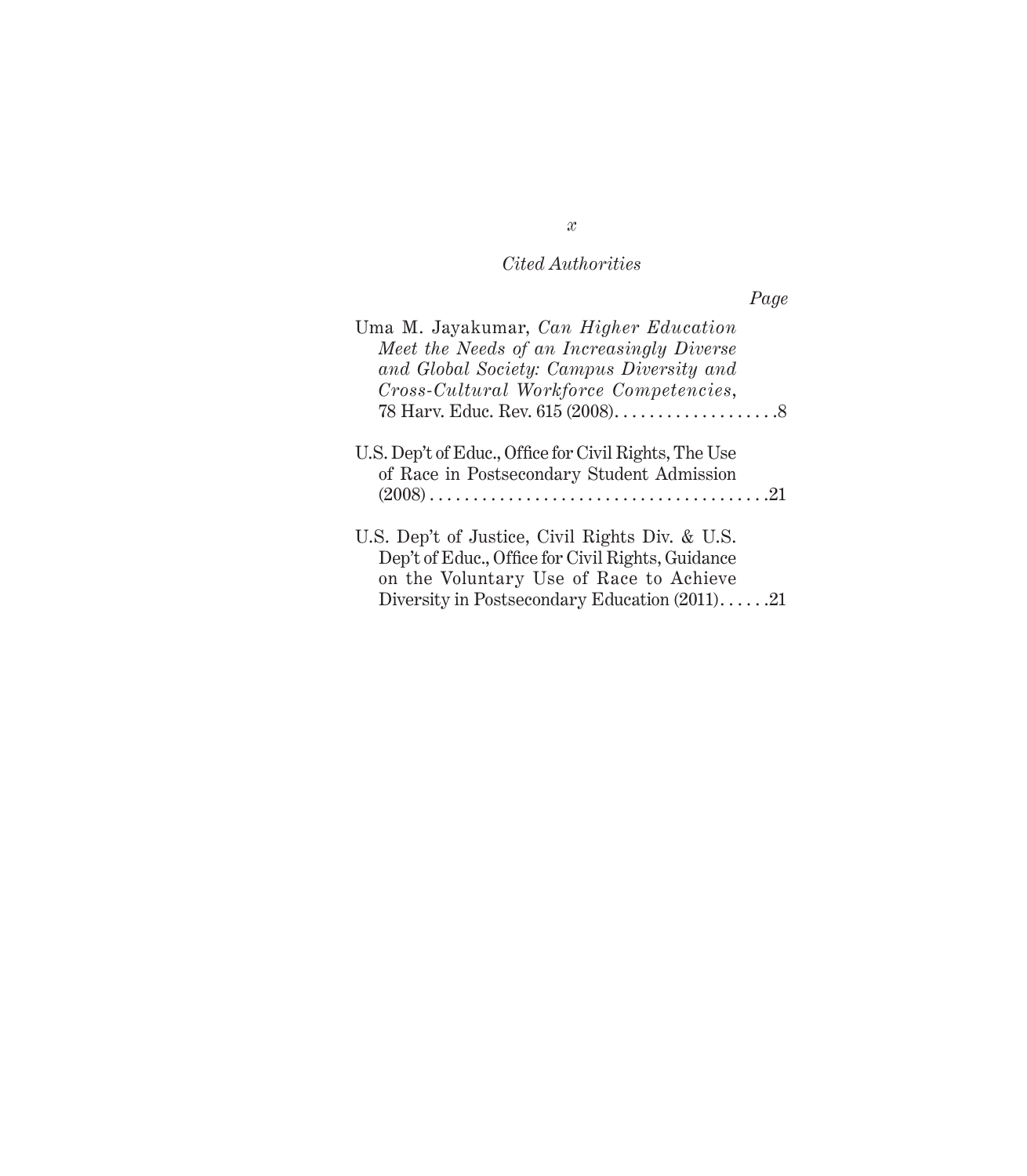#### **STATEMENT OF INTEREST**

*Amici*, United States Senators representing different parts of the country, some of whom submitted an *amicus* brief to this Court in connection with *Fisher v. Univ. of Texas at Austin* ("*Fisher I*"), 570 U.S. --, 133 S. Ct. 2411 (2013), and *Grutter v. Bollinger*, 539 U.S. 306 (2003), submit this Brief to urge the Court not to depart from the settled principle that institutions of higher education have a compelling interest in the educational benefits of diversity.1 This Court has held that such institutions may, without offending the Constitution, adopt policies that consider race as one of a number of factors in determining which academically qualified applicants to admit.<sup>2</sup> Issues of race have attracted widespread attention in the past year, highlighting the importance of diversity in shaping a nation that is just, both in fact and in appearance.

As members of the legislative branch of government charged with responsibility for "enforc[ing], by appropriate legislation" the mandates of the United States Constitution

<sup>1.</sup> Pursuant to Rule 37.6, *amici curiae* certify that this brief was not written in whole or in part by counsel for any party, and that no person or entity other than *amici* and their counsel has made a monetary contribution to the preparation and submission of this Brief. Letters from the parties consenting to the filing of this Brief are on file with the Clerk pursuant to Rule 37.3.

<sup>2.</sup> This Court has long held that diversity in higher education is a compelling state interest. Petitioner, however, asks this Court to change the law and depart from that settled principle. *See*, *e.g.*, Pet Br. at 44 ("Nor is an interest in classroom diversity compelling"). Accordingly, *amici* submit this brief to reiterate the continuing need for diversity and to describe the legislative branch's reliance on this Court's prior holdings.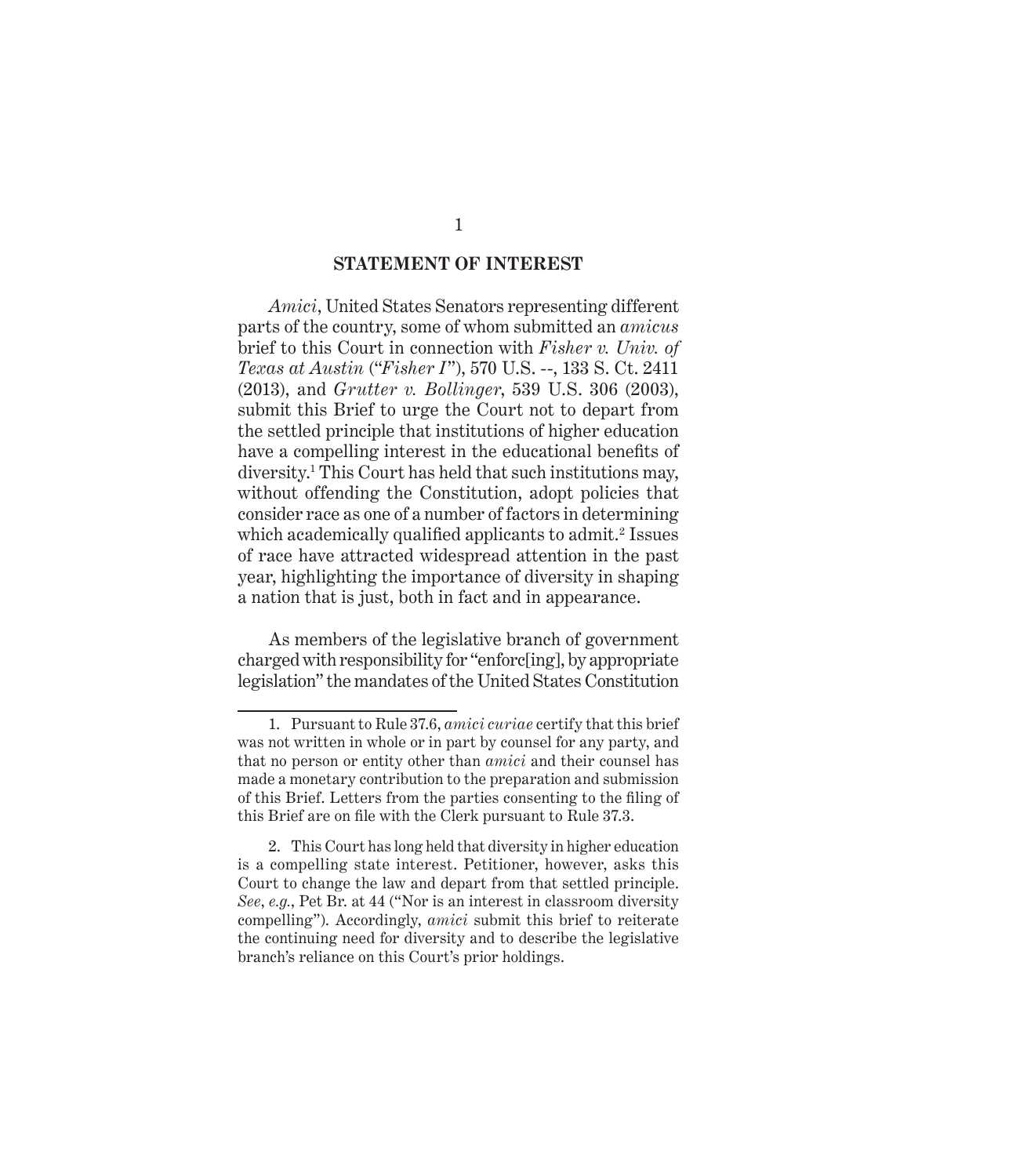prohibiting discrimination, *see* U.S. Const. amends. XIII § 2, XIV § 5, we have a unique perspective on the issues now before the Court. *Amici* have devoted substantial attention to the critical concerns implicated by the Court's decisions in this area, and we have worked to forge consensus on measures aimed at broadening educational opportunity and promoting inclusion.

This Brief aims to bring to the Court's attention the actions, assessments and judgments of the legislative branch of the federal government concerning the questions raised in this case.

#### **SUMMARY OF ARGUMENT**

This Court has long recognized the intrinsic value of a diverse student population. Ample empirical evidence both before and after *Fisher I* and *Grutter* confirms the paramount importance of policies that promote racial diversity in higher education. Admissions policies aimed at promoting diversity have strengthened all aspects of our society, including our nation's economy and democratic institutions. Such policies go to the core functions of higher education – broadening the minds of youth, preparing them to exercise their civic rights, and providing them with pathways to leadership that will protect America's national security and promote the nation's global competitiveness. As this Court has long recognized, "the attainment of a diverse student body … serves values beyond race alone, including enhanced classroom dialogue and the lessening of racial isolation and stereotypes." *Fisher I*, 133 S. Ct. at 2418; *see also Grutter*, 539 U.S. at 324 ("nothing less than the 'nation's future depends upon leaders trained through wide exposure' to the ideas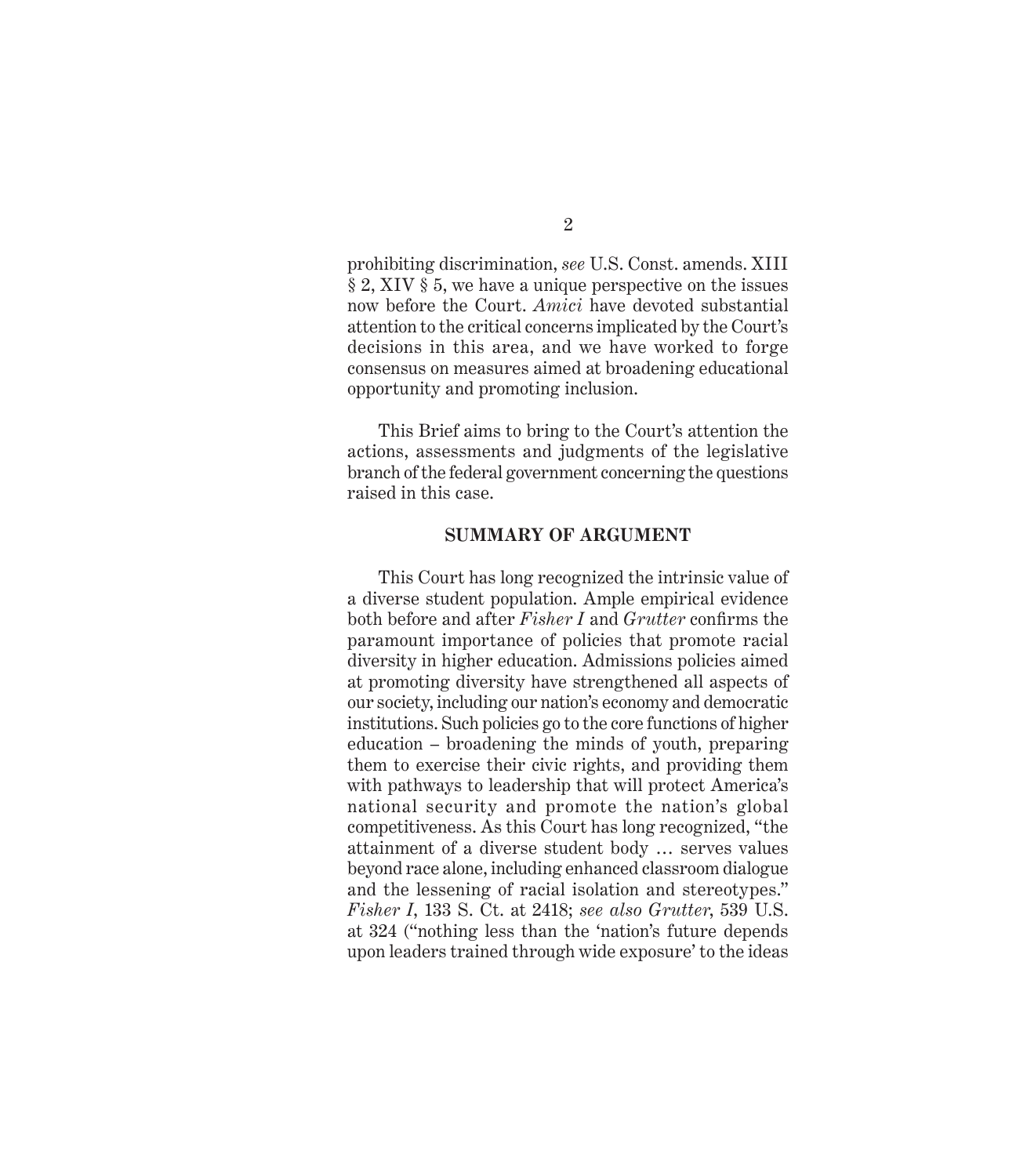and mores of students as diverse as this Nation of many peoples.'") (citations omitted)).

As shown below, there is no reason for the Court to abandon time-tested precedent that recognizes the compelling interest that colleges and universities have in obtaining the educational benefits of a diverse student population. In this critical context, the standards articulated by this Court have proved intelligible to educators, legislators, and courts alike.

Further, in the years since this Court addressed the issue of race-conscious university admissions policies in *Fisher I* and in *Grutter*, the legal and factual bases for those decisions have not eroded. Both Congress and the Executive have implemented the Court's holdings that diversity in the student population of schools of higher education is a compelling national interest. This effort has been embraced by members of both political parties, and has prevailed across administrations with different political philosophies. It has been expressed through numerous legislative acts and through longstanding, congressionally endorsed Executive interpretation.

These measures reflect a broader congressional judgment that advancing diversity and inclusion in colleges and universities is necessary to reach our fundamental national goals. In again reviewing the University of Texas's admissions policies, this Court should not lightly set aside determinations of the branch of government elected by the people and vested by the Constitution with responsibility for identifying measures to secure the constitutional rights of all Americans.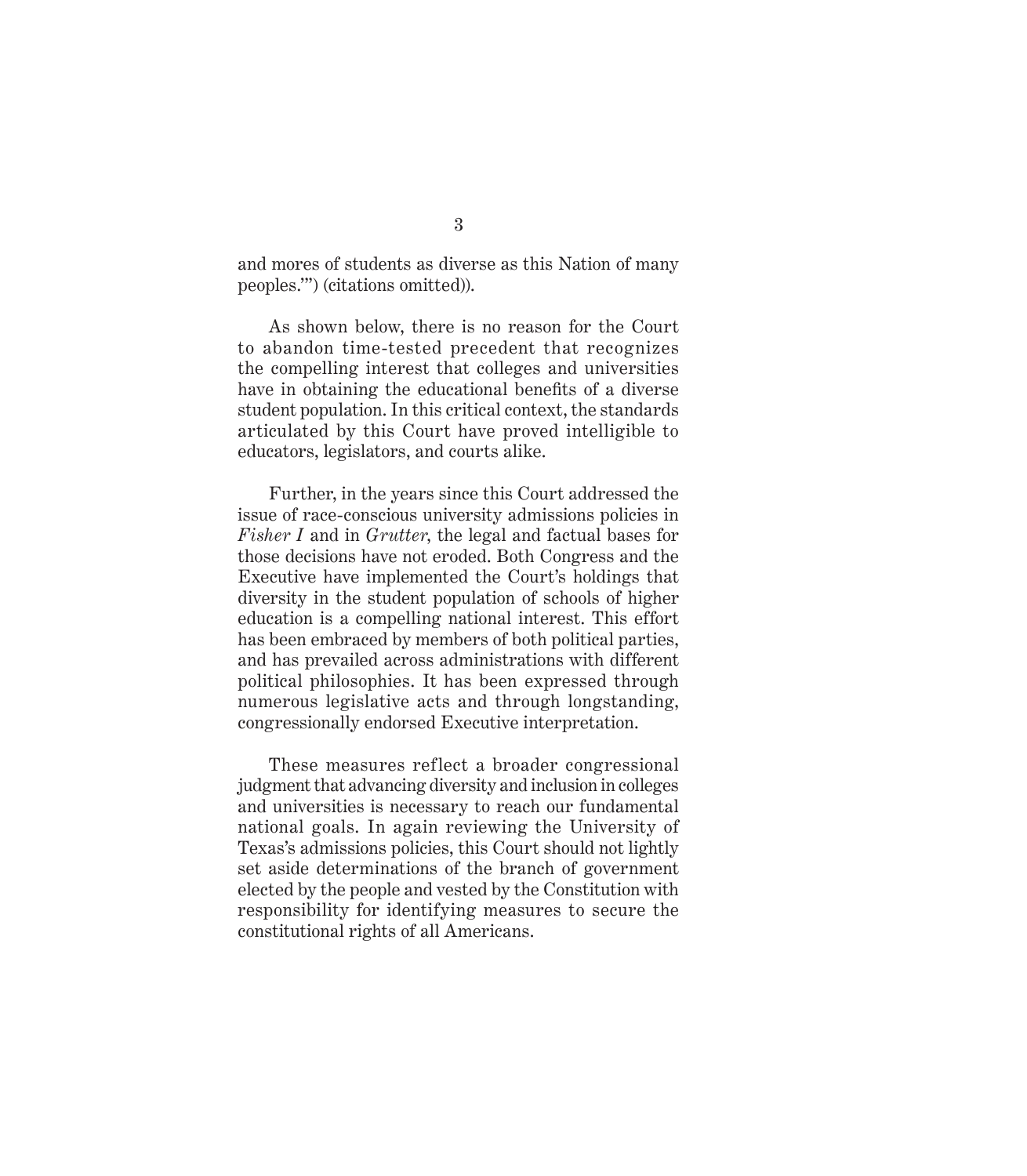Congress has consistently stressed the importance of promoting a pathway to leadership for students of all races. As this Court recognized in both *Fisher I* and *Grutter*, such open and accessible pathways to leadership are a critical benefit of diversity in the nation's colleges and universities. "In order to cultivate a set of leaders with legitimacy in the eyes of the citizenry, it is necessary that the path to leadership be visibly open to talented and qualified individuals of every race and ethnicity." *Grutter*, 539 U.S. at 332. Only by ensuring that "all members of our heterogeneous society may participate in the educational institutions that provide the training and education necessary to succeed in America" can we foster confidence in the openness and integrity of those institutions and of our society. *Id.* at 332-333. Congress's – and the public's – continued support of our nation's higher education institutions is premised in part on this commitment to access and inclusion for all students.

#### **ARGUMENT**

- **I. Diversity in higher education is a compelling state interest that warrants continued constitutional protection.**
	- **A. The Court's repeated recognition that there is a compelling state interest in promoting diversity in higher education is constitutionally sound and valid.**

First in *Regents of the University of California v. Bakke*, 438 U.S. 265 (1978), and then as more fully articulated in *Grutter*, this Court settled the tension regarding higher education admissions policies between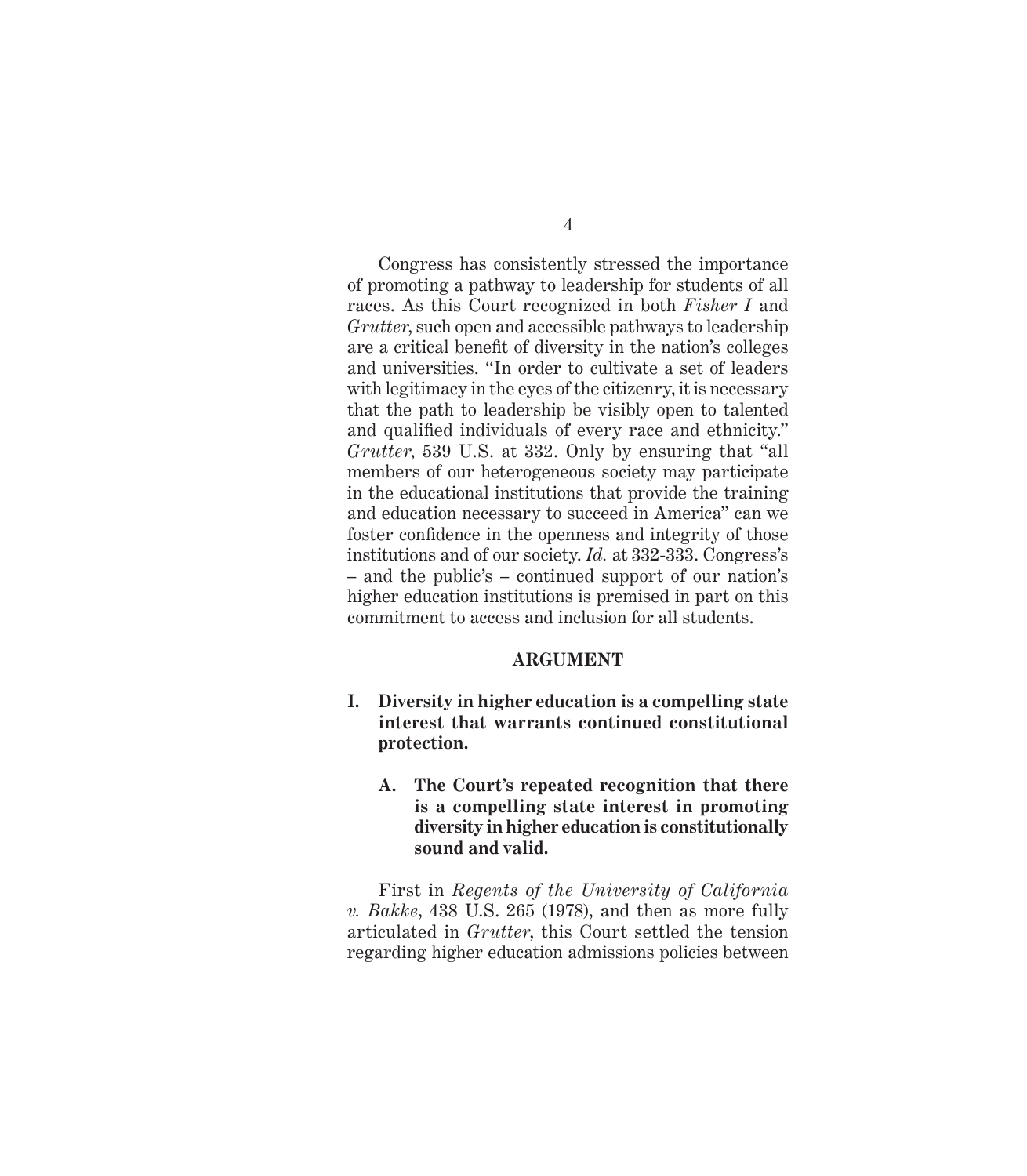conflicting legal and constitutional imperatives driven by a reprehensible past and a dream for a future where racial inequality no longer divides Americans. More recently, those holdings were reiterated by the Court in *Parents Involved in Community Schools v. Seattle Sch. Dist., No. 1*, 551 U.S. 701, 722-723 (2007) and in *Fisher I*.

The standards set by those decisions are well understood by educators, legislators, and the courts. Raceconscious admissions policies are strictly scrutinized, and only those that are narrowly tailored to achieve the compelling interest in a diverse student body will pass constitutional muster. Thus, while admissions policies that focus principally on race or use quotas are proscribed, *see Fisher I*, 133 S. Ct. at 2418; *Grutter*, 539 U.S. at 334, institutions that pursue the educational benefits of diversity may consider race among various factors for deciding which academically qualified applicants should be admitted. *See Fisher I*, 133 S. Ct. at 2418 ("In *Grutter*, the Court reaffirmed [the] conclusion that obtaining the educational benefits of student body diversity is a compelling state interest that can justify the use of race in university admissions.") (internal quotations omitted); *see also Parents Involved*, 551 U.S. at 722 ("The entire gist of the analysis in *Grutter* was that the admissions program at issue there focused on each applicant as an individual.").

A central tenet of this Court's teachings in this area is the discretion vested in educators to determine, in light of the mission and details specific to any given institution, whether "'such diversity is essential to its educational mission.'" *Fisher I*, 133 S. Ct. at 2419 (quoting *Grutter*, 539 U.S. at 328; *id.* ("On this point, the District Court

#### 5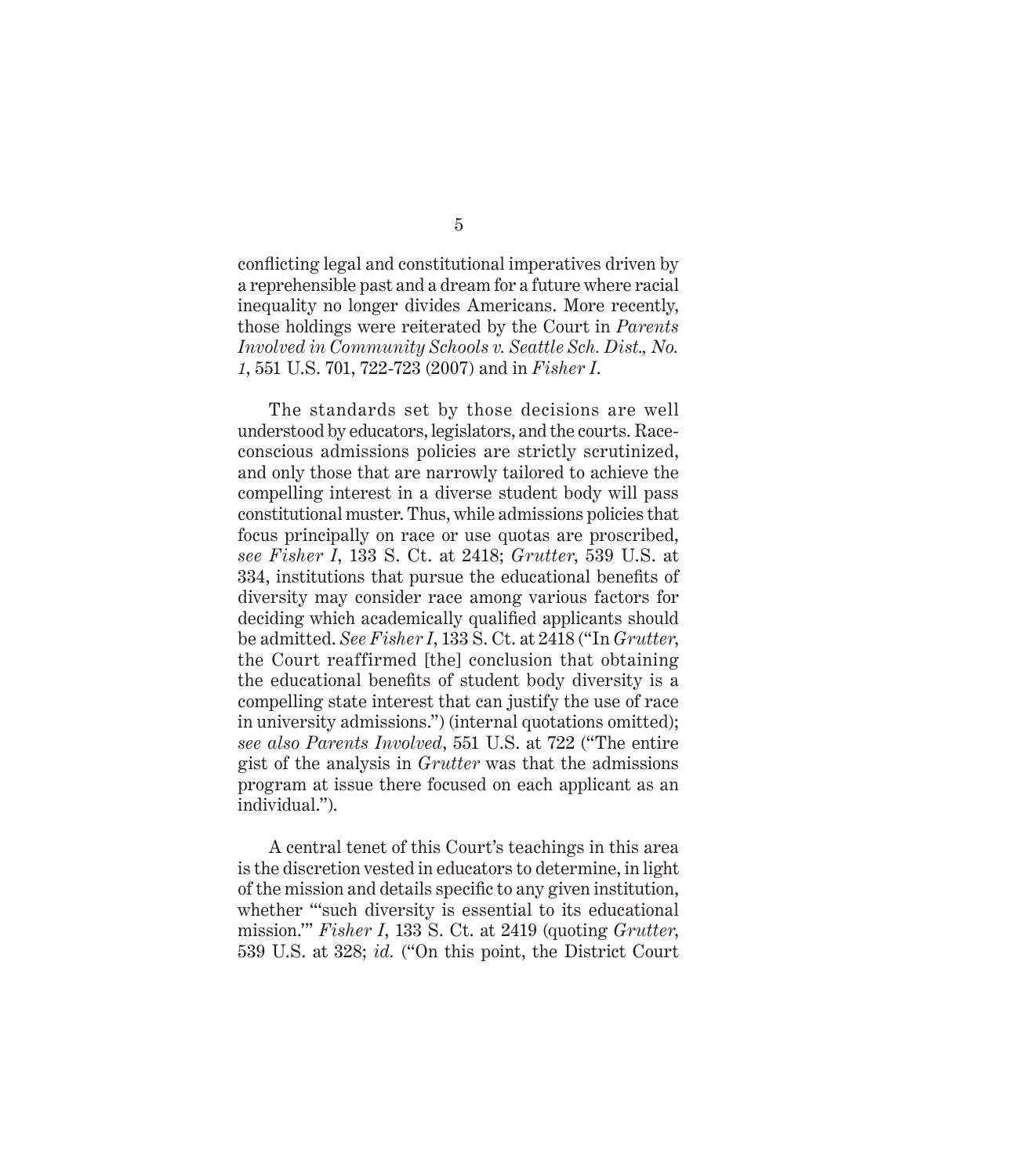and Court of Appeals were correct in finding that *Grutter* calls for deference to the University's conclusion.") This Court has recognized that the Fourteenth Amendment did not intend to foreclose government consideration of race *per se*. *See Grutter,* 539 U.S. at 327 ("Context matters when reviewing race-based governmental action under the Equal Protection Clause. … Not every decision influenced by race is equally objectionable"); *id.* ("When race-based action is necessary to further a compelling governmental interest, such action does not violate the constitutional guarantee of equal protection so long as the narrow-tailoring requirement is also satisfied."). The Fourteenth Amendment's Framers understood and acted on this flexibility. *See* Jed Rubenfeld, *Affirmative Action*, 107 Yale L.J. 427, 430-431 (1997) (discussing enactment of explicitly race-conscious statutes by the Reconstruction Congress); Andrew Kull, *The Color-Blind Constitution* 67 (1992) (citing evidence that the Thirty-ninth Congress rejected proposed "color-blindness" language in the Fourteenth Amendment).

Members of the Court have made clear that policies aimed at inclusion do not pose the same constitutional hazards as those that seek exclusion or separation. *See Parents Involved*, 551 U.S. at 797 (Kennedy, J., concurring) ("This Nation has a moral and ethical obligation to fulfill its historic commitment to creating an integrated society that ensures equal opportunity for all of its children."); *Adarand Constructors, Inc. v. Pena*, 515 U.S. 200, 229 (1995) (affirming that strict scrutiny does not ignore the "difference between an engine of oppression and an effort to foster equality in society") (internal citations omitted).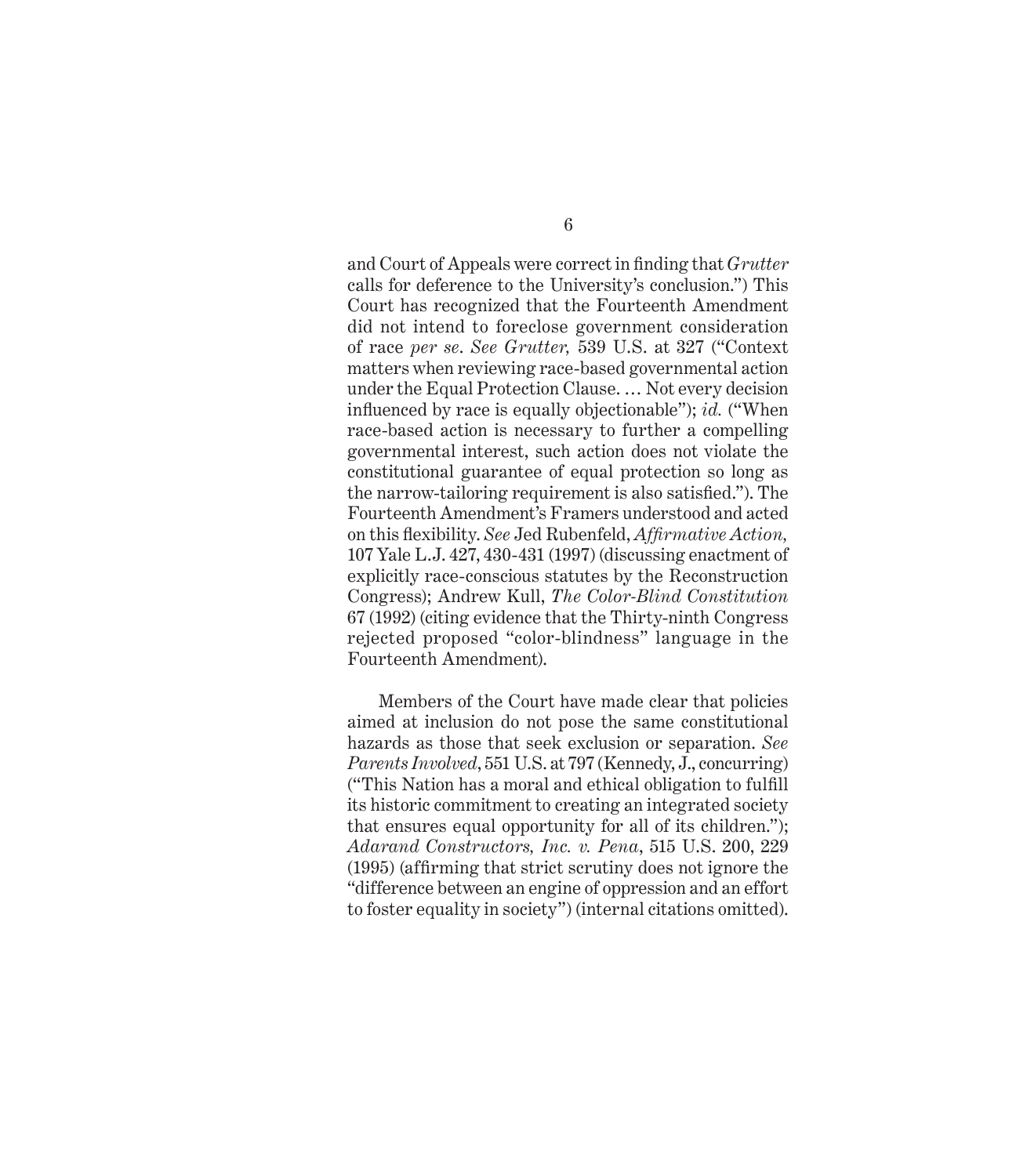In *Fisher I*, this Court held that, although Universities should be given deference to decide whether diversity is a compelling interest, the courts must ultimately determine whether "the means chosen by the University to attain diversity are narrowly tailored to that goal." Reaffirming that "'narrow tailoring does not require exhaustion of every *conceivable* race-neutral alternative,'" 133 S. Ct. at 2420 (emphasis added in original) (quoting *Grutter*, 539 U.S. at 339-340)), the Court noted that "[s]trict scrutiny must not be 'strict in theory but fatal in fact.'" *Id.* at 2421 (quoting *Adarand*, 515 U.S. at 237).

#### **B.** The benefits of diversity in higher education **are well-established and undeniable.**

No clear change of circumstances has occurred in the two years since the Court decided *Fisher I* or in the nine years since it decided *Grutter,* that would justify abrogating *stare decisis* and overruling those cases, much less Justice Powell's decisive opinion more than three decades previously in *Bakke*. To the contrary, an evermounting body of empirical and social science research demonstrates that students and the nation as a whole benefit from admissions policies that promote student diversity. Post-*Grutter* studies affirm that student body diversity can strongly and positively affect learning, both in and out of the classroom.3 Other studies show that a racially

<sup>3.</sup> *See, e.g.*, Sylvia Hurtado, *The Next Generation of Diversity and Intergroup Relations Research*, 61 J. Soc. Issues 595, 600-607 (2005) (longitudinal study of over 4,400 students at nine public universities finding that diversity improves analytical problem-solving skills, complex thinking skills, socio-cognitive skills, and democratic sensibilities); Nicholas Bowman, *College Diversity Experiences and Cognitive Development: A Meta-*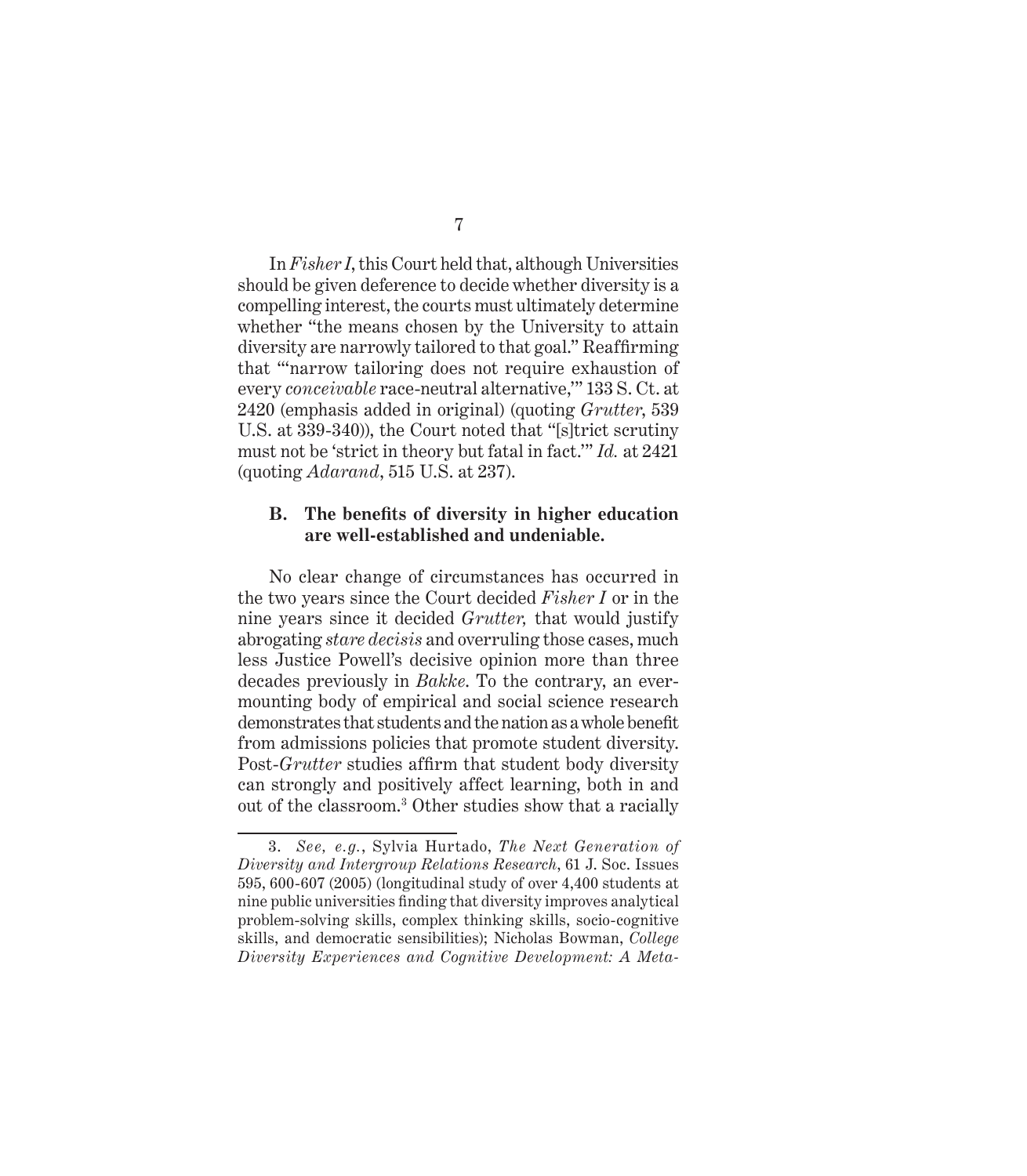diverse environment promotes attitudes that increase  $\rm{racial\,\,harmony^4}$  and improve the classroom experience, $^{\rm 5}$ and provide lifelong benefits in increased leadership and civic engagement.6 Contrary to some claims, minority students clearly benefit from race-conscious admissions

5. *See* Meera E. Deo, *The Promise of Grutter: Diverse Interactions at the University of Michigan Law School,* 17 Mich. J. Race & L. 63, 97-103 (2011) (post-*Grutter* study of 500 University of Michigan Law School students, finding that greater diversity led to improved learning, open minds, engaging classroom conversations, greater participation by minority students, and less tokenism).

6. *See, e.g.,* Nicholas A. Bowman, *Promoting Participation in a Diverse Democracy: A Meta-Analysis of College Diversity Experiences and Civic Engagement*, 81 Rev. Educ. Res. 29, 46 (2011) (meta-analysis of twenty-seven studies, concluding that college diversity experiences positively correlate with increased civic engagement); Uma M. Jayakumar, *Can Higher Education Meet the Needs of an Increasingly Diverse and Global Society: Campus Diversity and Cross-Cultural Workforce Competencies*,  $78$  Harv. Educ. Rev.  $615, 641-643$  (2008) (finding that post-college leadership skills substantially relate to student body diversity and cross-racial interaction during college); Nicholas A. Bowman, *et al*., *The Long-Term Effects of College Diversity Experiences: Well-Being and Social Concerns 13 Years After Graduation,* 52 J.C. Student Dev. 729, 737 (2011) (longitudinal study finding that diversity experiences are positively related to personal growth, purpose in life, recognition of racism, and volunteering behavior).

*Analysis*, 80 Rev. Educ. Res. 4, 20 (2010) (meta-analysis of twentythree studies, finding positive gains in cognitive development).

<sup>4.</sup> *See* Thomas F. Pettigrew & Linda R. Tropp, *A Meta-Analytic Test of Intergroup Contact Theory,* 90 J. Personality & Soc. Psychol.  $751, 766-768$  (2006) (analysis of  $500$  studies, finding that positive intergroup contact reduces prejudice).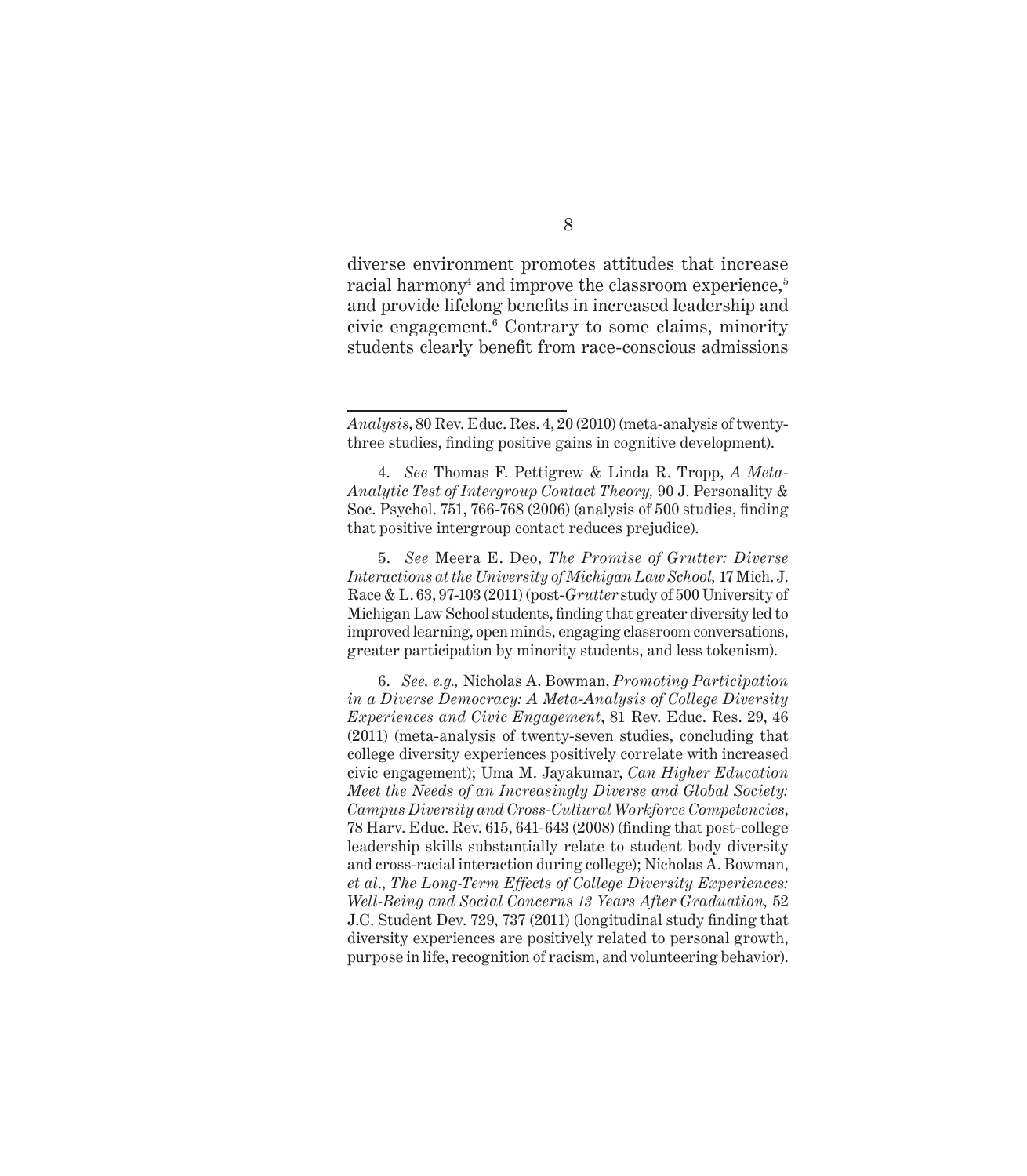policies.<sup>7</sup> This post-*Grutter* research affirms that the Court's decisions have properly recognized that diversity in higher education is a compelling state interest.

All of these benefits from diversity in higher education, be they narrowly pedagogical or more generalized, are valid compelling interests. Of the three distinct educational objectives served by diversity in higher education recognized in *Grutter*, only one focuses on the educational experience itself: increased perspectives ("classroom discussion is livelier, more spirited, and simply more enlightening and interesting when the students have the greatest possible variety of backgrounds"). *See Grutter*, 539 U.S. at 330. The others, professionalism (*see id.*, student body diversity better prepares students as professionals), and civic engagement (*see id.* at 332, "effective participation by members of all racial and ethnic groups in the civic life of our Nation") are valid state interests as well. The cognizable compelling benefits of diversity therefore go far beyond the classroom.

<sup>7.</sup> *See*, *e.g.*, Deirdre M. Bowen, *Brilliant Disguise: An*   $Empirical Analysis of a Social Experiment \, Banning Affirmative$ Action, 85 Ind. L.J. 1197, 1217-1233 (2010) (finding that in states that bar race-conscious admissions, three-fourths of students felt pressure to prove themselves due to their race and nearly one-half reported having their qualifications questioned, while in schools with race-conscious admissions, less than half of the students felt pressured to prove themselves due to race and only one-quarter reported having had their qualifications questioned); Angela Onwuachi-Willig, Emily Houh & Mary Campbell, *Cracking the Egg: Which Came First—Stigma or Affi rmative Action?,* 96 Calif. L. Rev. 1299 (2008) (findings for elite law schools).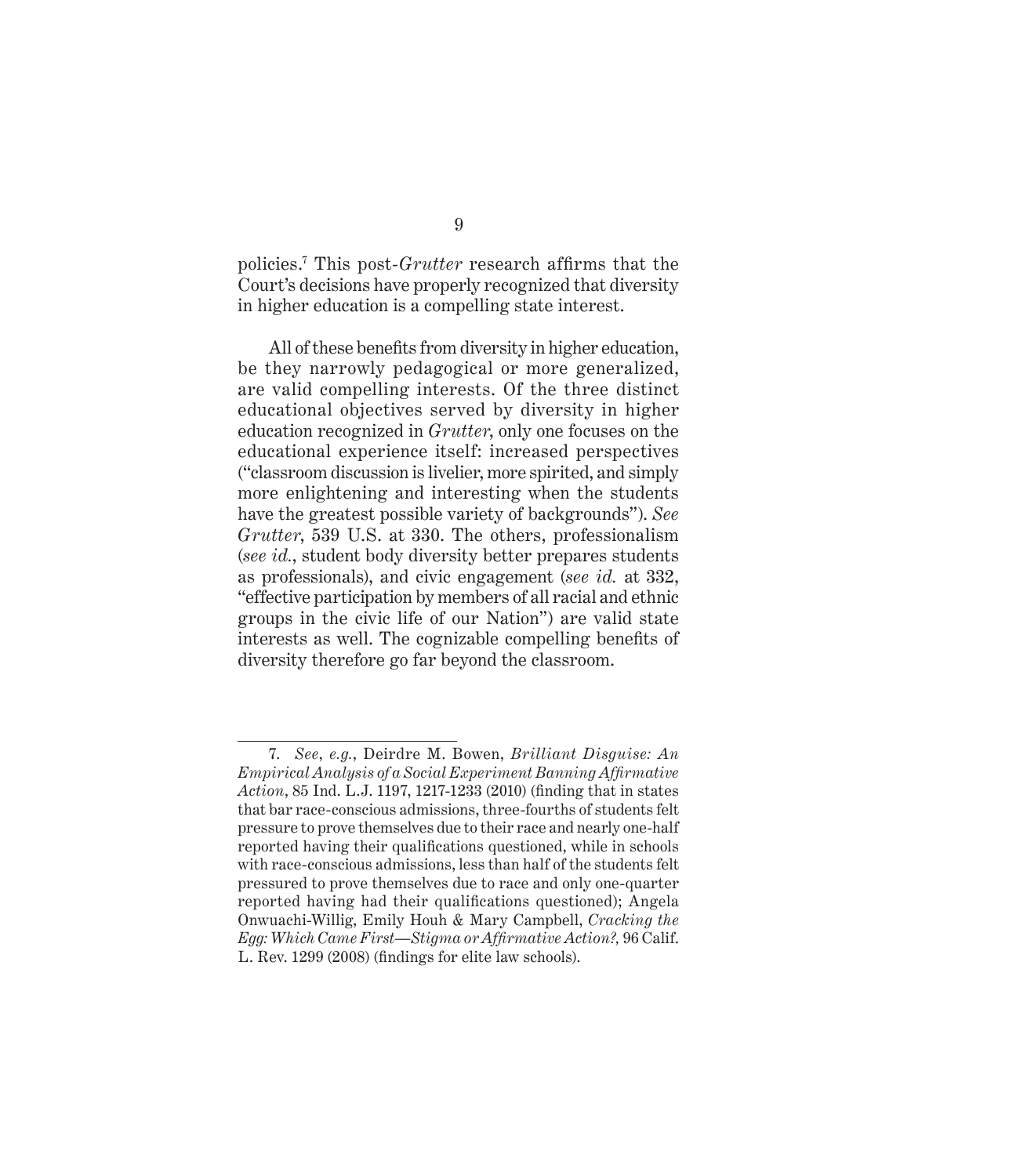These aims are important. Today's workforce and our nation's civic life are increasingly diverse. Those who have been exposed to, learned from, taught, and formed friendships with individuals unlike themselves, and have thus gained an understanding of "diverse people, cultures, ideas and viewpoints" (*id.* at 330), are better prepared to enter and excel in an increasingly global professional arena. Similarly, increasing civic engagement by minority citizens is a significant national goal given the country's ongoing struggle with the impact of segregation and discrimination. *Cf. Bartlett v. Strickland*, 556 U.S. 1, 25 (2009) ("Much remains to be done to ensure that citizens of all races have equal opportunity to share and participate in our democratic processes and traditions."). Having individuals in positions of government and corporate leadership who have substantial ties to otherwise isolated minority communities has helped assure that our government responds to all its citizens, regardless of race. Quite apart from the tens of thousands of individuals whose life experiences have been radically changed by the approval of limited, race-sensitive admissions policies, and the innumerable others (classmates, children, neighbors and institutions) who can be shown to have benefited, in the absence of such policies, the Nation will lose a critical tool in the struggle to overcome both racial separation and the mistrust it engenders.

Despite affirmative action's success in fostering integration, there is far to go, especially for a nation that rightly prides itself on expanding the notion of liberty. As Justice Kennedy stated:

Our Nation from the inception has sought to preserve and expand the promise of liberty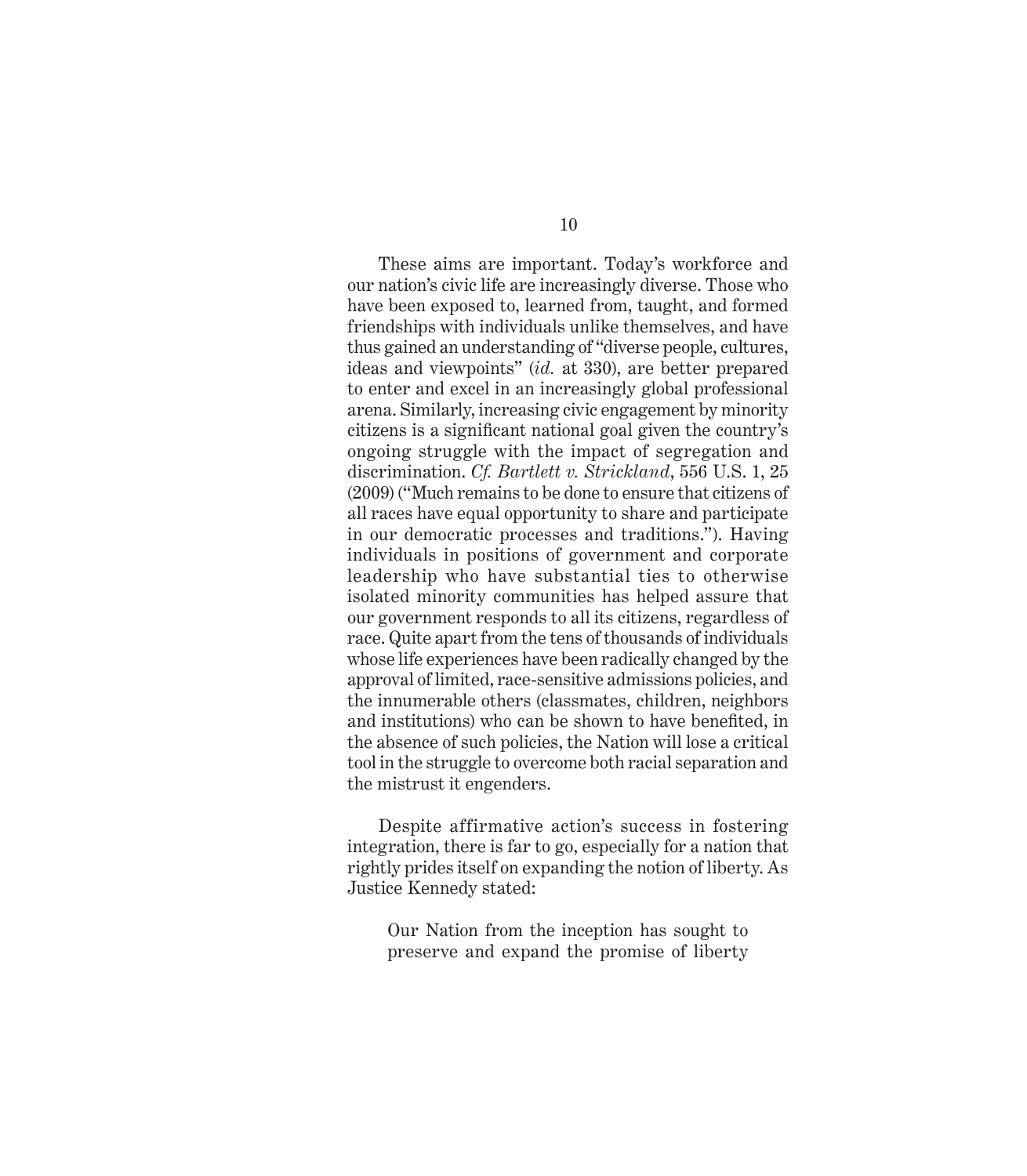and equality on which it was founded. Today we enjoy a society that is remarkable in its openness and opportunity. Yet our tradition is to go beyond present achievements, however significant, and to recognize and confront the flaws and injustices that remain. This is especially true when we seek assurance that opportunity is not denied on account of race. The enduring hope is that race should not matter; the reality is that too often it does.

*Parents Involved*, 551 U.S. at 787. As discussed in the next section of this Brief, the legislative branch has acted with that history and promise in mind.

#### **II. Because of the compelling national interests served, Congress and the Executive Branch consistently have endorsed diversity in higher education.**

For more than two generations, federal education law and policy have recognized the critical educational importance of having students from diverse backgrounds and the harm that occurs when diversity is absent. *See Sweatt v. Painter,* 339 U.S. 629, 634 (1950) (rejecting the notion that a racially segregated law school could provide an "equal" education, as a "law school ... cannot be effective in isolation from the individuals and institutions with which the law interacts"). In his 1970 message proposing the Emergency School Aid Act ("ESAA"), Pub. L. No. 92-318, Title VII, §§ 701-720, 86 Stat. 235, 354-371 (1972) (repealed 1981), President Nixon stated:

This Act deals specifically with problems which arise from racial separation, whether deliberate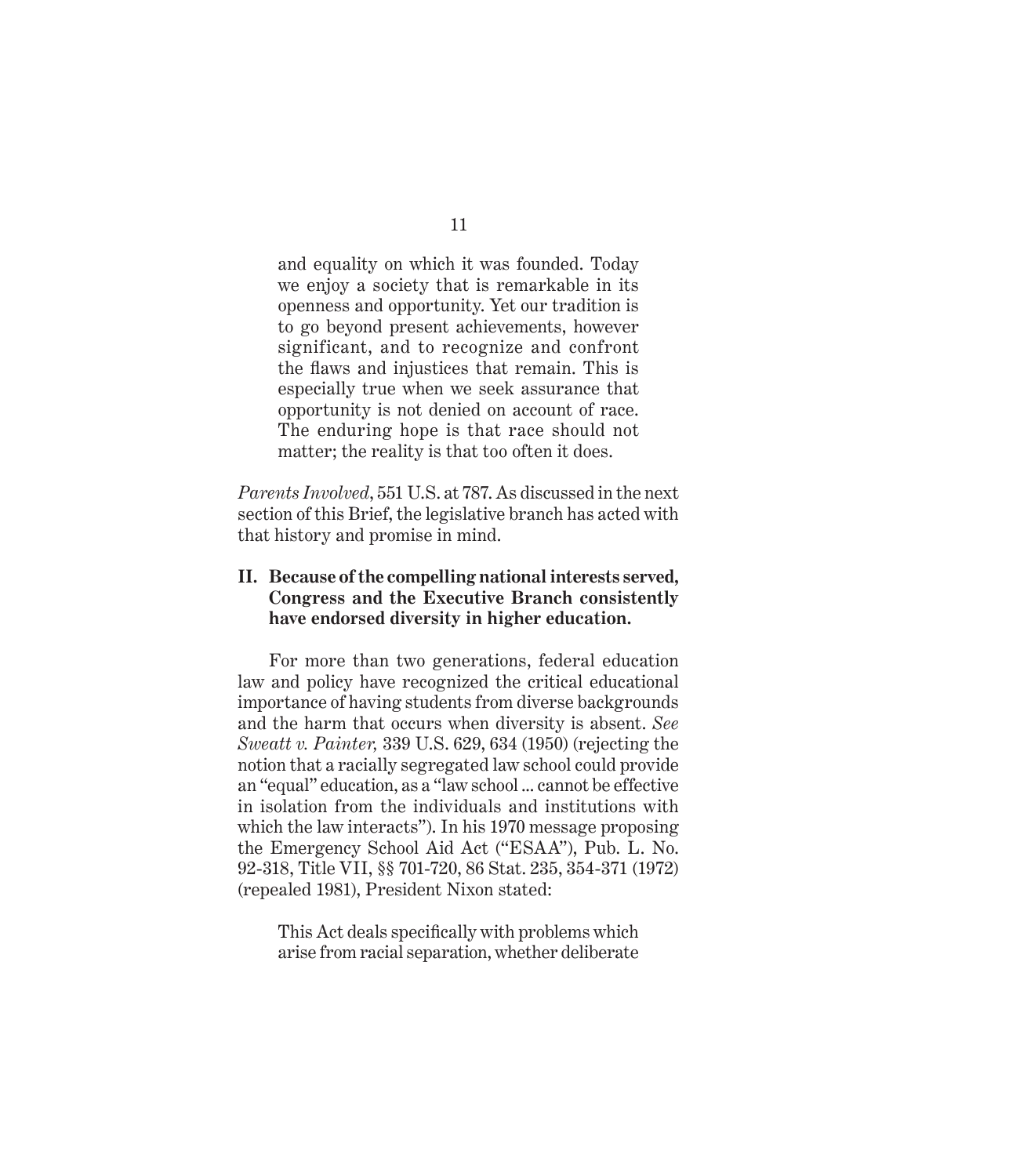or not, and whether past or present. It is clear that racial isolation ordinarily has an adverse effect on education. Conversely, we also know that desegregation is vital to quality education – not only from the standpoint of raising the achievement levels of the disadvantaged, but also from the standpoint of helping all children achieve the broad-based human understanding that increasingly is essential in today's world.

H.R. Rep. No. 92-576, at 3 (1971). Congress concurred, declaring that "racially integrated education improves the quality of education for all children." *Id.* at 10. Congress recognized both that "[e]ducation in an integrated environment, in which children are exposed to diverse backgrounds, is beneficial to both [minority] and nonminority children]," S. Rep. No. 92-61, at 7 (1971), and that "[w]hether or not it is deliberate, racial, ethnic, and socio-economic separation in our schools and school systems [has] serious and often irreparable adverse effects on the education of all children, be they from deprived or from advantaged backgrounds." *Id.* at 6. Although the ESAA was subsequently repealed, Congress has remained committed to the importance of student-body diversity in policies affecting education at all levels. *See*, *e.g.*, No Child Left Behind Act of 2001, Pub. L. 107-110, § 5301(a)  $(4)(A)$ , 115 Stat. 1425, 1806 (2002) (codified at 20 U.S.C.  $\S 7231(a)(4)(A)$  (finding that "[i]t is in the best interests of the United States ... to continue the Federal Government's support of ... local educational agencies that are voluntarily seeking to foster meaningful interaction among students of different racial and ethnic backgrounds[.]").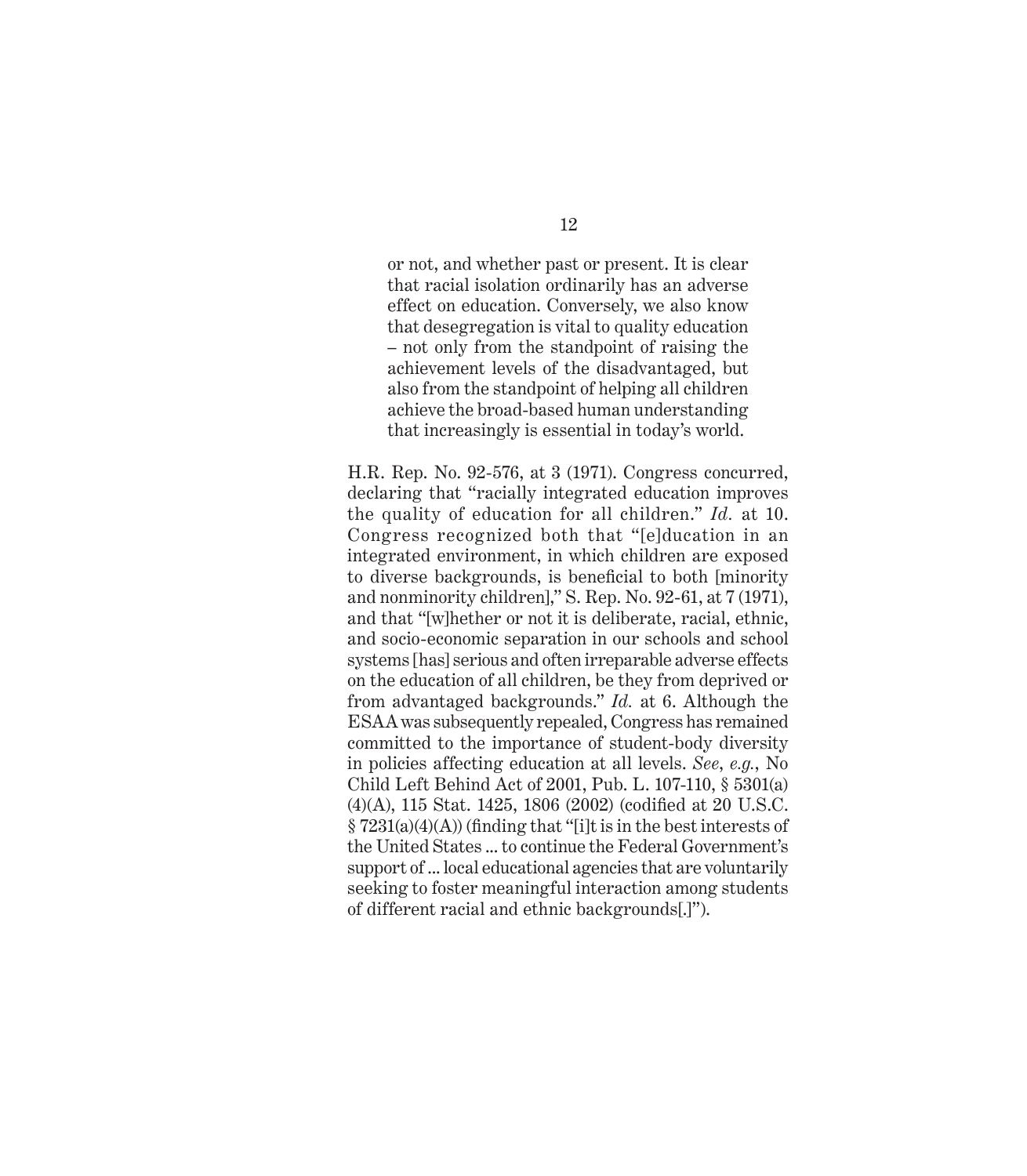Specifically in the context of higher education, ever since *Bakke*, Congress and the Executive Branch have treated as settled law the notion that having a diverse student body in the nation's institutions of higher learning is a compelling national interest and that policies that are narrowly tailored to achieve that goal do not offend either Title VI of the Civil Rights Act of 1964 or the Fourteenth Amendment.

After Justice Powell's pronouncement on diversity in *Bakke*, Congress twice passed significant amendments to Title VI – both signed into law by President Reagan – without seeking to limit the ability of colleges and universities to use race-conscious measures to obtain the educational benefits of diversity. In the Rehabilitation Act Amendments of 1986, for example, Congress abrogated the States' Eleventh Amendment immunity under Title VI and other statutes. *See* Pub. L. No. 99-506, Title X, § 1003, 100 Stat. 1807, 1845 (1986) (codified at 42 U.S.C. § 2000d-7). Congress was quite familiar with the *Bakke* decision and should be presumed to have considered it when Congress amended Title VI. *See McCarthy v. Bronson,* 500 U.S. 136, 140 (1991); *Conroy v. Aniskoff,* 507 U.S. 511, 516 (1993). By contrast, when Congress has disapproved of judicial interpretation of a federal civil rights statute, it has not been reticent about amending the law. *See*, *e.g.*, Civil Rights Restoration Act of 1987, Pub. L. No. 100-259, 102 Stat. 28 (1988) (codified at 42 U.S.C. § 2000d-4a *et seq.*) (amending Title VI and related statutes in response to *Grove City College v. Bell,* 465 U.S. 555 (1984)); Lilly Ledbetter Fair Pay Act of 2009, Pub. L. No. 111-2, § 3, 123 Stat. 5, 5-6 (codified at  $42 \text{ U.S.C. }$   $\S 2000e-5(e)(3(A))$  (amending Title VII in response to *Ledbetter v. Goodyear Tire & Rubber Co*., 550 U.S. 618 (2007)); *Landgraf v. U.S.I. Film Prods.*,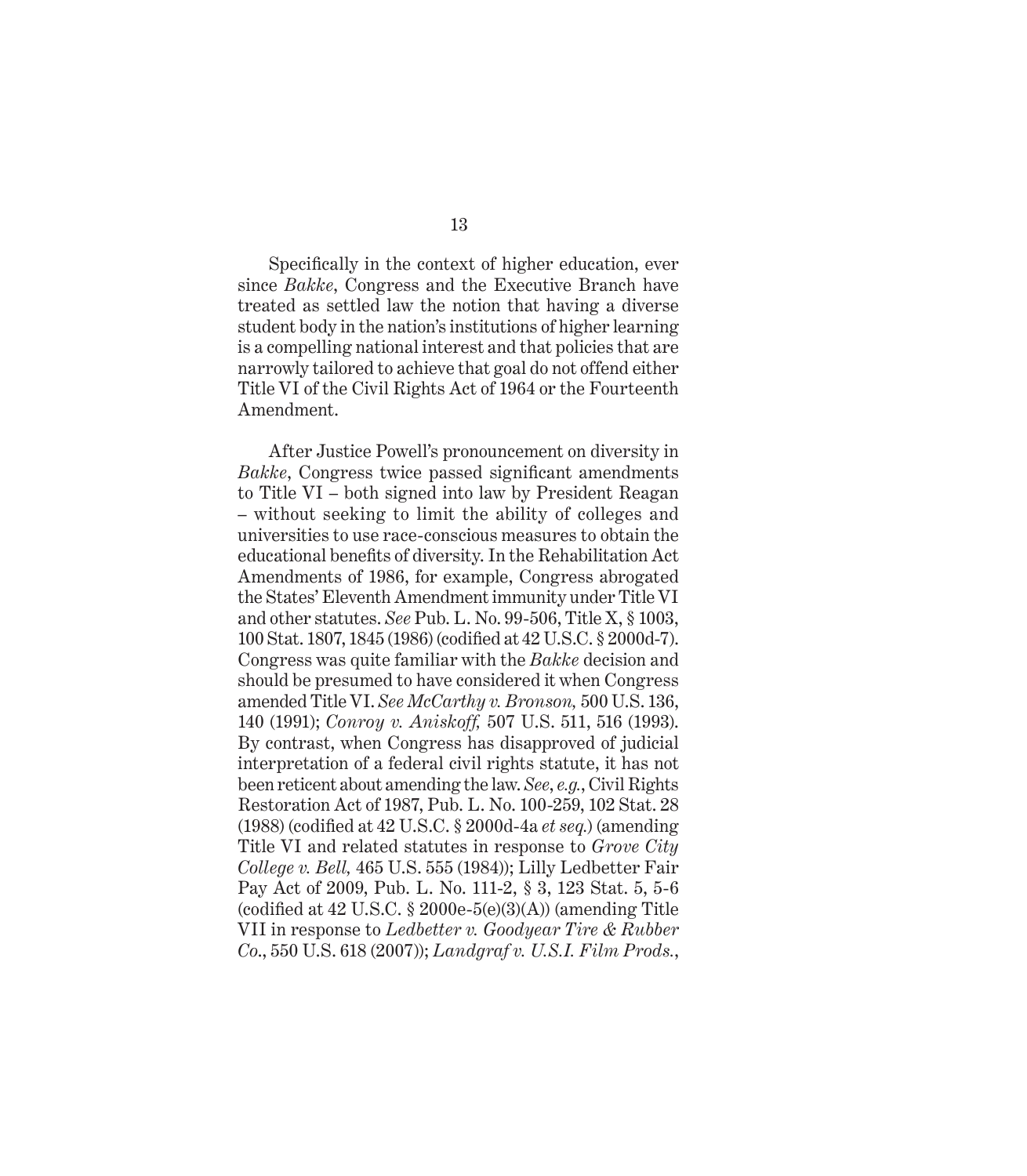511 U.S. 244, 250-51 (1994) (noting that the Civil Rights Act of 1991, Pub. L. No. 102-166, 105 Stat. 1071 (1991), responded to nine Supreme Court decisions construing federal employment discrimination statutes)); *see also*, *e.g.*, ADA Amendments Act of 2008, Pub. L. No. 110-325,  $\S 2, 122$  Stat. 3553, 3553-3554 (2008) (codified at 42 U.S.C. § 12101 *et. seq.*) (amending the Americans with Disabilities Act in response to *Sutton v. United Airlines, Inc.*, 527 U.S. 471 (1999), and *Toyota Motor Manufacturing, Kentucky, Inc. v. Williams*, 534 U.S. 184 (2002)).

When this Court reiterated in *Grutter* that the state has a compelling interest in achieving studentbody diversity, many members of Congress voiced their endorsement. For example, Senator Richard Durbin spoke for many when he stated that, "[t]he Court's decision [in *Grutter*] reaffirms the compelling interest in racial and ethnic diversity-universities may continue to include race as one factor among many when selecting its students. Diversity programs promote the integration and full participation of all groups in our society." 149 Cong. Rec. S8432-02, S8432-33 (daily ed. June 24, 2003) (statement of Sen. Durbin).

Relying on the Court's decisions recognizing that diversity in higher education is a compelling state interest, Congress has enacted significant pieces of legislation promoting student body diversity and has sought to reduce racial isolation and to promote inclusion and access to educational opportunities in higher educational institutions. For instance, the College Cost Reduction and Access Act, Pub. L. No. 110-84, § 802, 121 Stat. 784, 817-818 (2007) (codified at 20 U.S.C. 1067q), provided funds to "increase the number of Hispanic and other low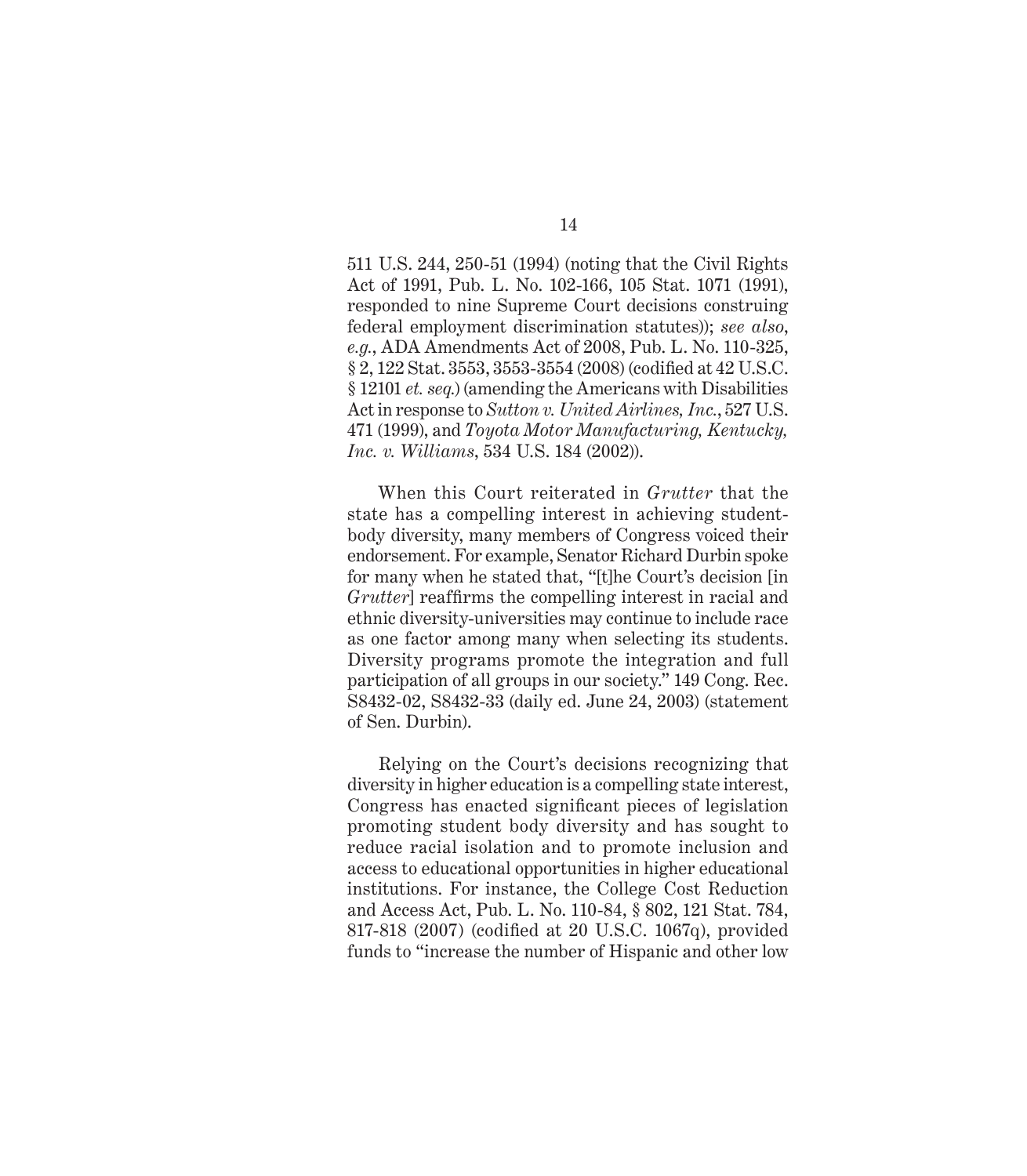income students attaining degrees in the field of science, technology, engineering or mathematics." 20 U.S.C. § 1067q(b)(2)(B). Additionally, in 2008, Congress passed the Higher Education Opportunity Act, Pub. L. No. 110-315, § 502, 122 Stat. 3078, 3331 (2008) (codified at 20 U.S.C. 1101 *et. seq.*), a reauthorization of the Higher Education Act, in which it established many programs to encourage diversity in higher education, such as Promoting Postbaccalaureate Opportunities for Hispanic Americans. In addition to the establishment of new programs, the Higher Education Opportunity Act called for a study of minority male academic achievement and a study of bias in standardized tests. *See* Pub. L. No. 110-315, §§ 1109-1110, 122 Stat. 3078, 3495-3496 (2008) (codified at 20 U.S.C. § 9709 note (Study of Minority Male Academic Achievement / Study on Bias in Standardized Tests)). The Higher Education Opportunity Act also enacted a new requirement for institutions to report information on student body diversity to prospective and enrolled students, including the percentage of the student body who self-identified as a member of a major racial or ethnic group. *See id.* at § 488, 122 Stat. at 3293- 3294 (codified at 20 U.S.C.  $\S$  1092(a)(1)(Q)). In his floor statement, Representative Danny Davis remarked on the bill: "I am happy that the bill emphasizes the need to support populations that are underrepresented in higher education…These provisions will help ensure that the higher education community better reflects the diversity of our Nation." 154 Cong. Rec. H7658-03, 7663 (daily ed. July 31, 2008) (Statement of Rep. Davis). Representative George Miller summarized the goal of the Higher Education Opportunity Act in increasing accessibility to higher education in his remarks, saying: "In America, a college degree has always been the ticket to [the] middle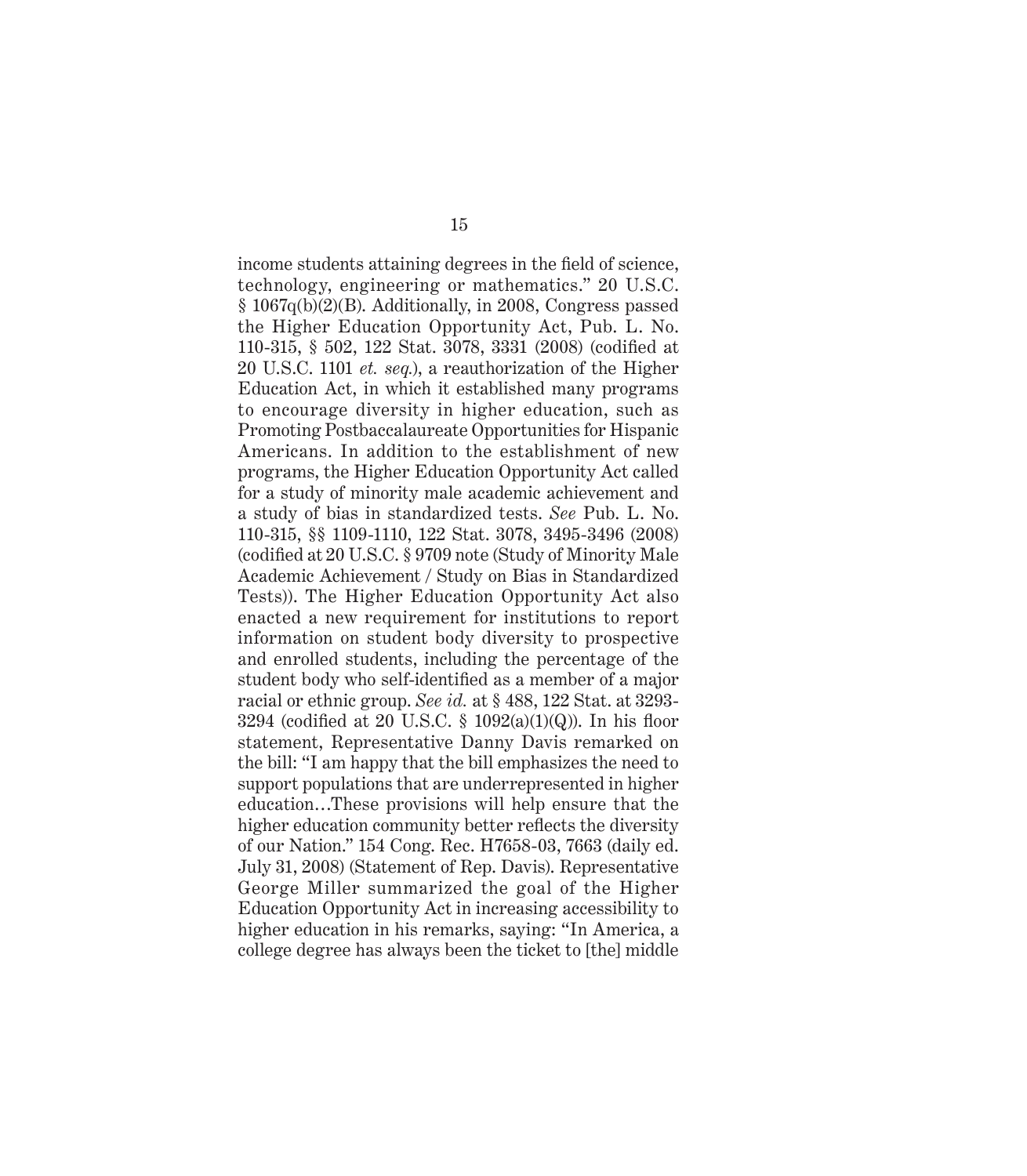class. More and more, our future depends upon our ability to produce well-educated and skilled workers to take the jobs of the 21st century." 154 Cong. Rec. H7658-03, 7658 (daily ed. July 31, 2008) (statement of Rep. Miller).

Congress' enactment of legislation in other related areas demonstrates its understanding of the compelling national interest in diversity. For example, in 1979, Congress vested the National Science Foundation with responsibility for "efforts which provide support for ... ethnic minorities." S. Rep. No. 96-49, at 52 (1979). The Excellence in Mathematics, Science, and Engineering Education Act of 1990, Pub. L. No. 101-589, 104 Stat. 2881 (repealed 1994), undertook to "increase the number and diversity of individuals entering and completing graduate and doctoral programs[.]" S. Rep No. 101-412, at 4138 (1990). That Act also called upon the National Science Foundation to give "priority consideration to increasing the participation of women and minority students" in awarding fellowships. *Id*.; *see also* Pub. L. No. 107-368,  $§$  10, 116 Stat. 3034, 3049 (2002) (codified at 41 U.S.C. § 1862n-1) (statute directing that scholarship funds be awarded upon consideration of factors including individual applicants' race); Pub. L. No. 107-110, Title I, § 1504, 115 Stat. 1425, 1598-1599 (2002) (codified at 20 U.S.C. § 6494) (same). In the Individuals with Disabilities Education Improvement Act of 2004, Pub. L. No. 108-446, § 101, 118 Stat. 2647, 2651 (2004) (codified at 20 U.S.C. § 1400(c) (13)(B)), Congress sought to increase the participation of minorities in the teaching profession, finding that the inclusion of minority individuals in the area of special education was "essential to obtain greater success in the education of minority children with disabilities." More recently, the Food Conservation and Energy Act of 2008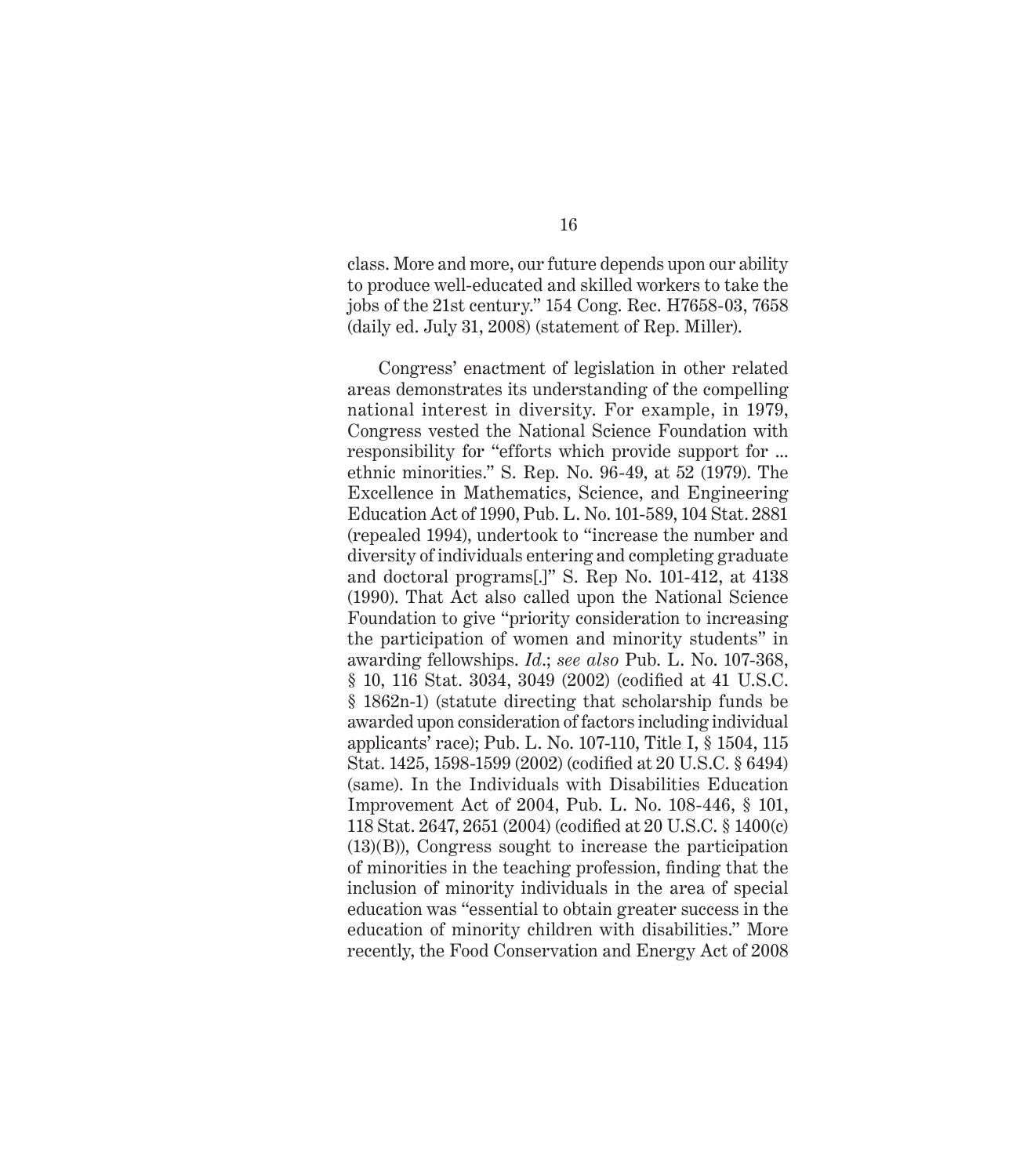authorized grants to increase participation by women and underrepresented minorities in rural areas in the fields of science, technology, engineering, and mathematics ("STEM"), Pub. L. No. 110-234, § 7204(a)(1)(D)(49), 122 Stat. 923, 1237 (2008) (codified at 7 U.S.C. § 5925), and, in the Coast Guard Authorization Act of 2010, Congress included a provision that seeks to increase minority representation at the Coast Guard Academy by allowing factors such as sex, race, color and religious beliefs of the applicants to be considered. Pub. L. No. 111-281, § 903(b)(4), 124 Stat. 2905, 3011 (2010) (codified at 14 U.S.C. § 182). Congress also emphasized the value of diversity in the America COMPETES Reauthorization Act of 2010, Pub. L. No. 111-358, § 202, 124 Stat. 3982 (2011) (codified at 51 U.S.C. § 40901 note ("NASA's Contribution to Education")), in which it directed NASA to develop and maintain "programs and activities designed to increase student interest and participation in STEM, including from minority and underrepresented groups."

Congress also has enacted laws recognizing that promoting diversity in higher education is integral to achieving workforce diversity in important fields such as law, diplomacy, science, and nursing. *See*, *e.g.*, Pub. L. No. 105-244, Title VII, § 721(a), 112 Stat. 1581, 1794 (1998) (codified at  $20$  U.S.C.  $\S$  1136) (establishing the Thurgood Marshall Legal Educational Opportunity Program to assist "low-income, minority, or disadvantaged college students" with law studies); Pub. L. No. 102-325, Title VI, § 621, 106 Stat. 448, 734 (1992) (codified at 20 U.S.C. § 1131) (establishing the Minority Foreign Service Professional Development Program to "significantly increase the numbers of African American and other underrepresented minorities in the international service"); H.R. Rep. No.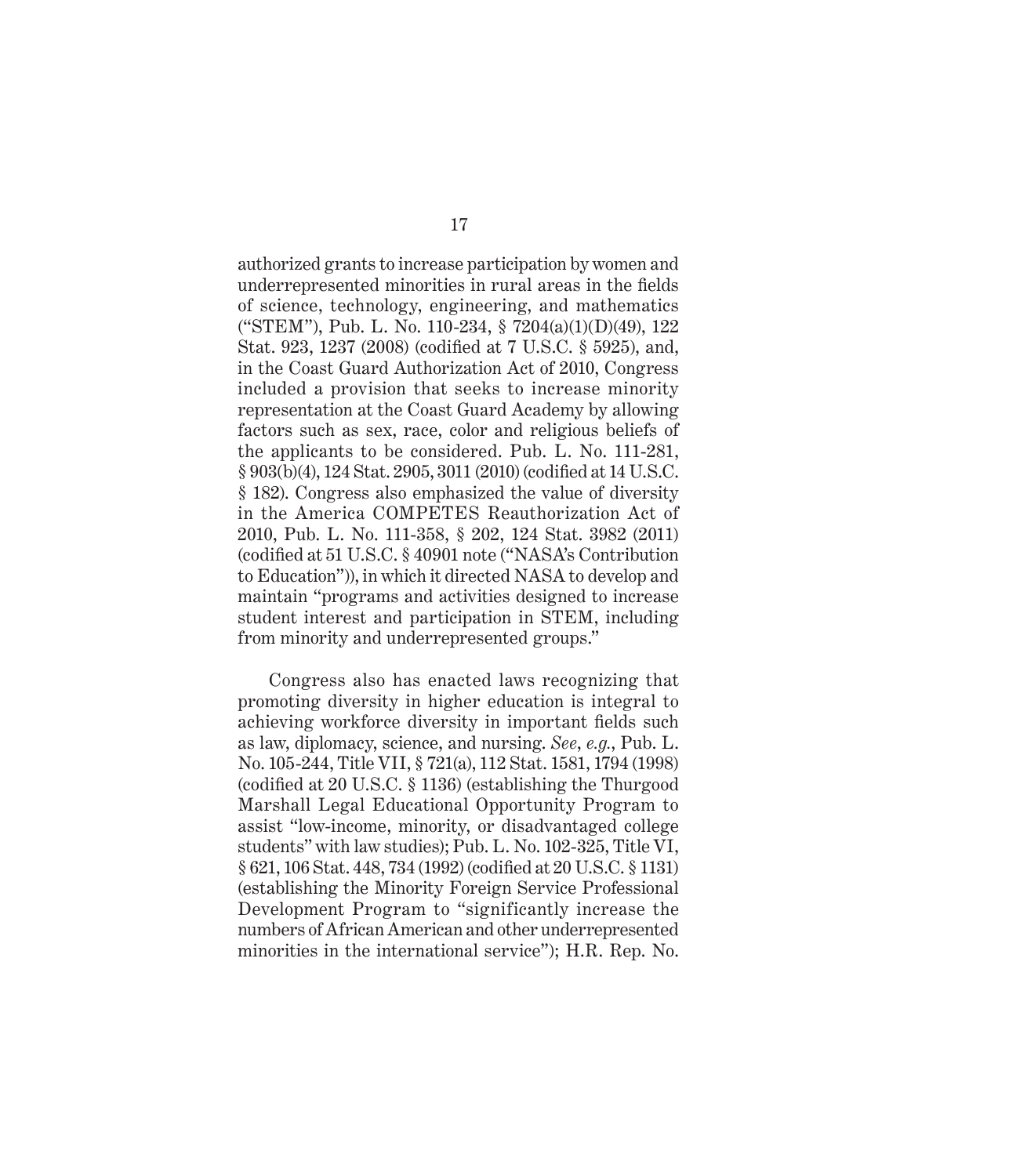106-645, at 164 (2000) (funding program to "increase the number of minority students who pursue advanced degrees and careers" in science fields); H.R. Rep. No. 107-229, at 30 (2001) (funding "nursing workforce diversity" program to "increase nursing education opportunities for individuals who are from disadvantaged backgrounds, including racial and ethnic minorities"); *see also* Charles C. Moskos & John Sibley Butler*, All That We Can Be: Black Leadership & Racial Integration the Army Way* (1996) (discussing efforts to promote integration and minority group advancement in the military).

In 2008, Congress reauthorized and expanded the Thurgood Marshall Legal Educational Opportunity Program and the Minority Foreign Service Professional Development Program through the Higher Education Opportunity Act, Pub. L. No. 110-315, §§ 704, 612, 122 Stat. 3078, 3347, 3339-3340 (2008) (codified at 20 U.S.C. §§ 1136, 1131). The Higher Education Opportunity Act also created the Patsy T. Mink Fellowship Program "to assist highly qualified minorities and women to acquire the doctoral degree or the highest possible degree available, in academic areas in which such individuals are underrepresented for the purpose of enabling such individuals to enter the higher education professoriate." Pub. L. No. 110-315, § 807, 122 Stat. 3078, 3392-3396 (2008) (codified at 20 U.S.C.  $\S$  1161g).

Congress also has enacted much legislation that makes higher education affordable and within the reach of many students who otherwise could not participate in the American dream. These programs are premised on the assumption that higher educational institutions are open and accessible to minority students. For instance,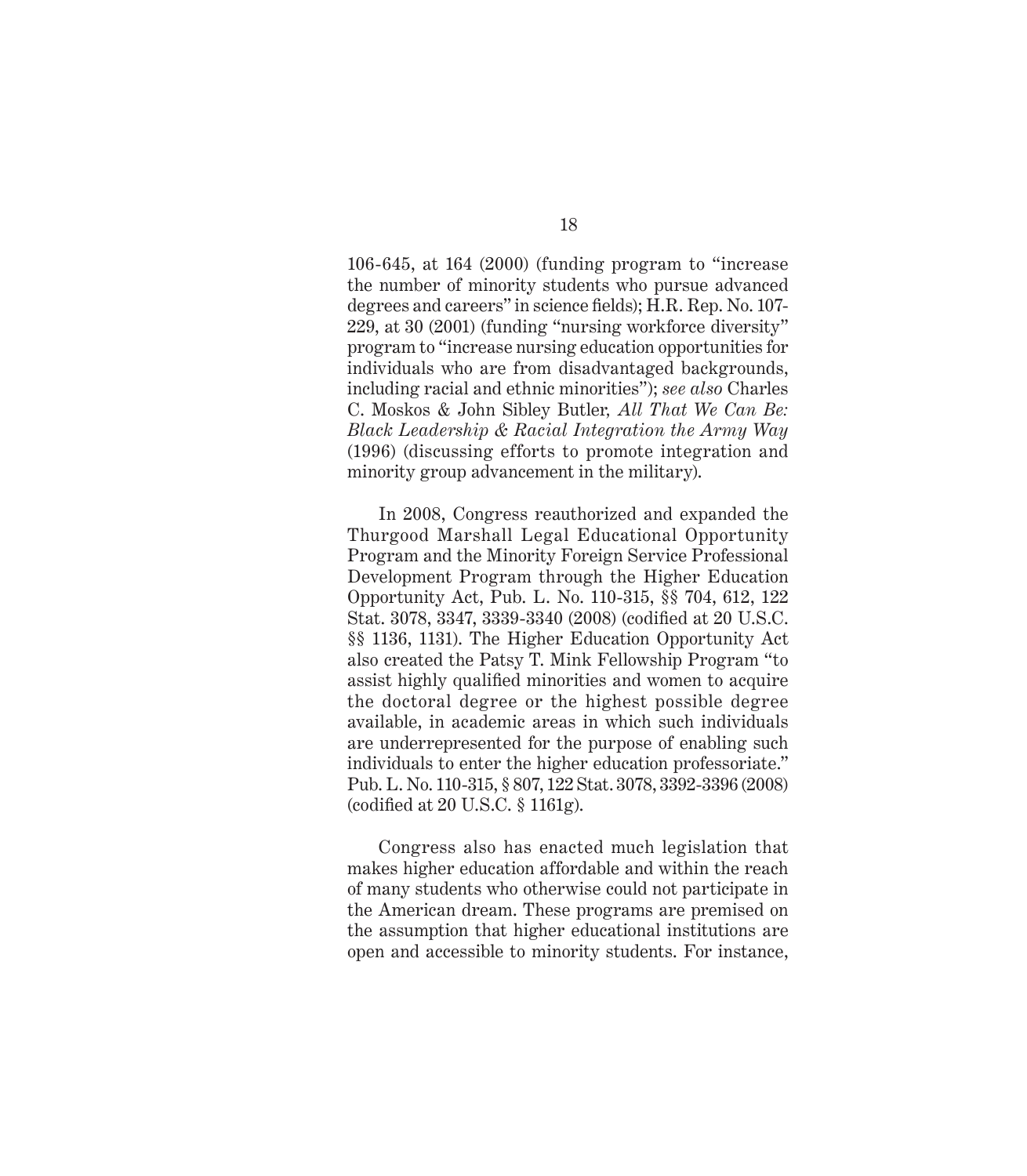Congress has devoted significant resources to federal college affordability in part with the understanding that there would be a diverse group of recipients. *See* Higher Education Opportunity Act, Pub. L. No. 110-315, § 401, Title IV, 122 Stat. 3078, 3188-3190 (2008) (codified at 20 U.S.C. § 1070a) (increasing maximum allowable PELL grants, making PELL grants available for year-round study and expanding eligibility requirements to include part-time students).<sup>8</sup> These programs give practical effect to this Court's statement in *Grutter* that "[e]ffective participation by members of all racial and ethnic groups in the civic life of our Nation is essential if the dream of one Nation, indivisible, is to be realized." *Grutter*, 539 U.S. at 332.

This record of legislation represents Congress's agreement with the Court's reasoning in *Grutter* that "student body diversity promotes learning outcomes,...

<sup>8.</sup> In expressing support for this legislation, Senator Tom Harkin explained:

While this legislation seeks to ensure increased access and success for all students, we intend for the Secretary to work with States to address the unique access issues faced by underserved communities, including: low-income individuals, individuals with disabilities, homeless and foster care youth, disconnected youth, nontraditional students, members of groups that are traditionally underrepresented in higher education, individuals with limited English proficiency, veterans, including those just returning from active duty, and dislocated workers.

<sup>156</sup> Cong. Rec. S1923-1908, 1984 (daily ed. Mar. 24, 2010) (statement of Sen. Harkin).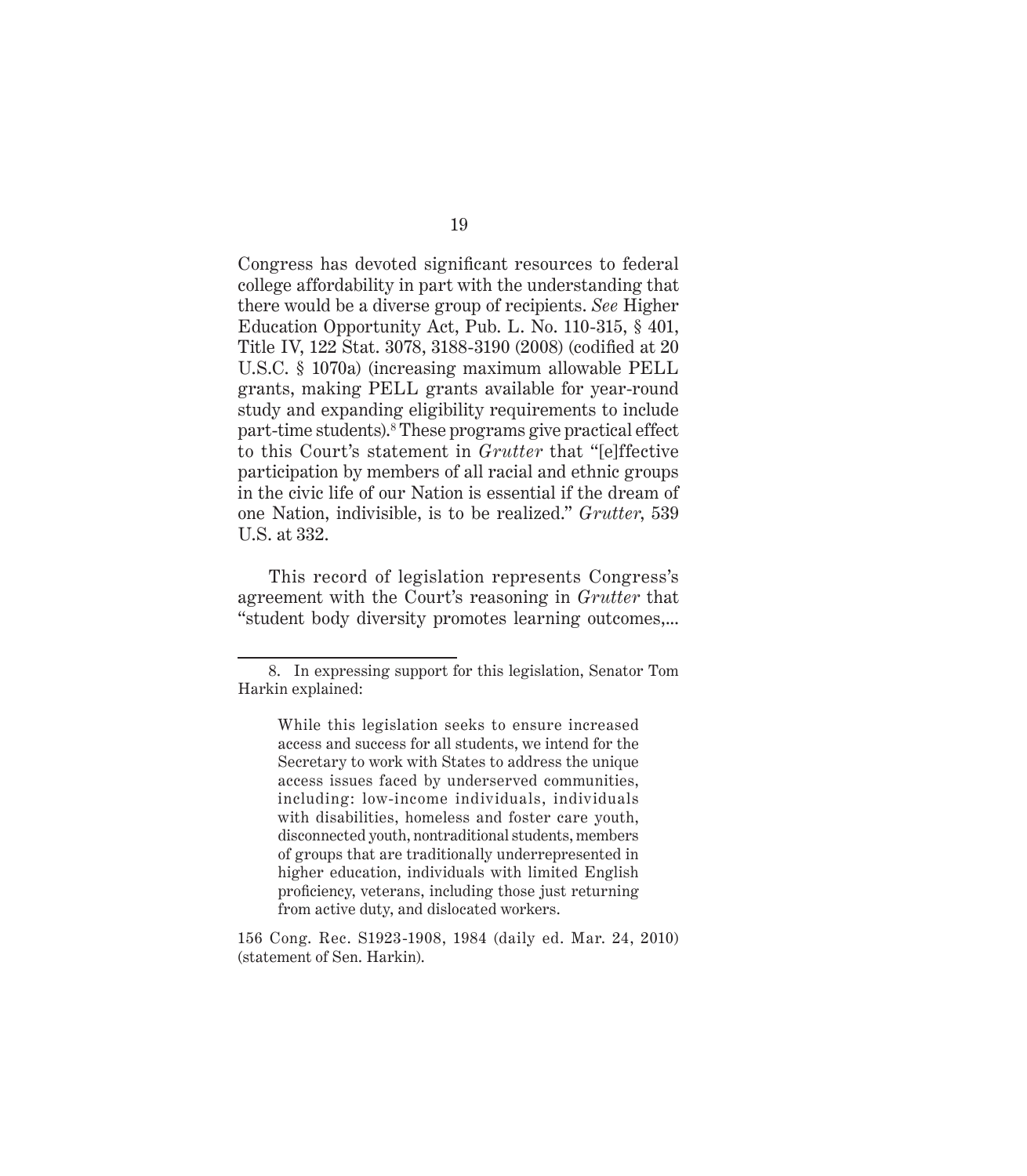better prepares students for an increasingly diverse workforce and society, and better prepares them as professionals." *Grutter,* 539 U.S. at 330 (internal quotation marks omitted). Congress agrees with the Court that our Nation's schools "must be inclusive of talented and qualified individuals of every race and ethnicity, so that all members of our heterogeneous society may participate in the educational institutions that provide the training and education necessary to succeed in America." *Id*. at 333.

The Executive branch has strictly adhered to this diversity principle. In 1979, shortly after *Bakke*, the Department of Education reviewed its Title VI regulations and concluded that it would interpret the regulations consistent with Justice Powell's opinion. The Department affirmed this understanding in 1991, stating that, under its regulations, "[a] college should have substantial discretion to weigh many factors - including race - in its efforts to attract and retain a student population of many different experiences, opinions, backgrounds, and cultures." Notice of Proposed Policy Guidance, 56 Fed. Reg. 64,548, 64,548 (Dec. 10, 1991). It advised colleges and universities that they could continue to "consider race as one factor among several when awarding scholarships designed to help create the kind of campus educational environment that results from having a student population with a variety of experiences, opinions, backgrounds, and cultures." *Id.*; *see also* 59 Fed. Reg. 8,756, 8761-8762 (Feb. 23, 1994) (noting that "[t]he Court in *Bakke* indicated that race or national origin could be used in making admissions decisions to further the compelling interest of a diverse student body even though the effect might be to deny admission to some students who did not receive a competitive 'plus' based on race or ethnicity"). More recently, the Bush and the Obama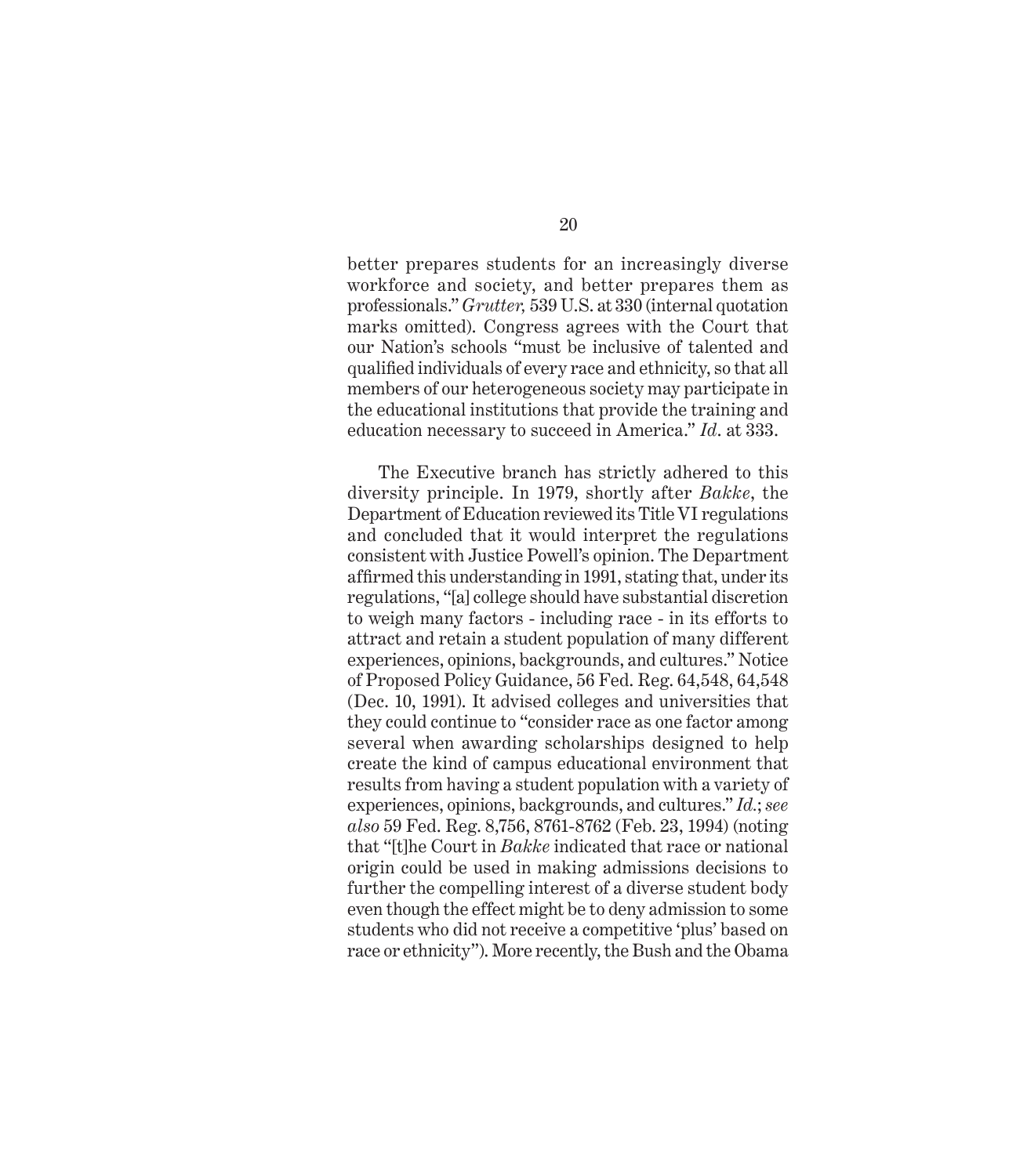Administrations have issued guidances implementing the *Grutter* standards for using race as a factor in higher education admissions policy. *See* U.S. Dep't of Educ., Office for Civil Rights, The Use of Race in Postsecondary Student Admissions (2008) (withdrawn and replaced); U.S. Dep't of Justice, Civil Rights Div. & U.S. Dep't of Educ., Office for Civil Rights, Guidance on the Voluntary Use of Race to Achieve Diversity in Postsecondary Education  $(2011)$ , *available at* http://www2.ed.gov/about/offices/list/ ocr/docs/guidance-pse-201111.html.

Most recently, the U.S. Department of Education identified school diversity as a priority goal for its competitive funding programs. Its "Notice of final supplemental priorities and definitions for discretionary grant programs," 75 Fed. Reg. 78486, 78508 (Dec. 15, 2010), lists sixteen new funding priorities, including "projects that are designed to promote student diversity, including racial and ethnic diversity, or avoid racial isolation." *See also* 74 Fed. Reg. 36174, 36175 (July 22, 2009) (providing competitive grants to local educational agencies to procure "technical assistance in preparing, adopting, or modifying, and implementing student assignment plans to avoid racial isolation and resegregation in the Nation's schools, and to facilitate student diversity, within the parameters of current law").

#### **III. Congress and the executive branch have a constitutionally prescribed role in helping identify compelling national interests.**

As described above, Congress has enacted numerous laws and funded numerous programs consistent with this Court's pronouncement that race-conscious admissions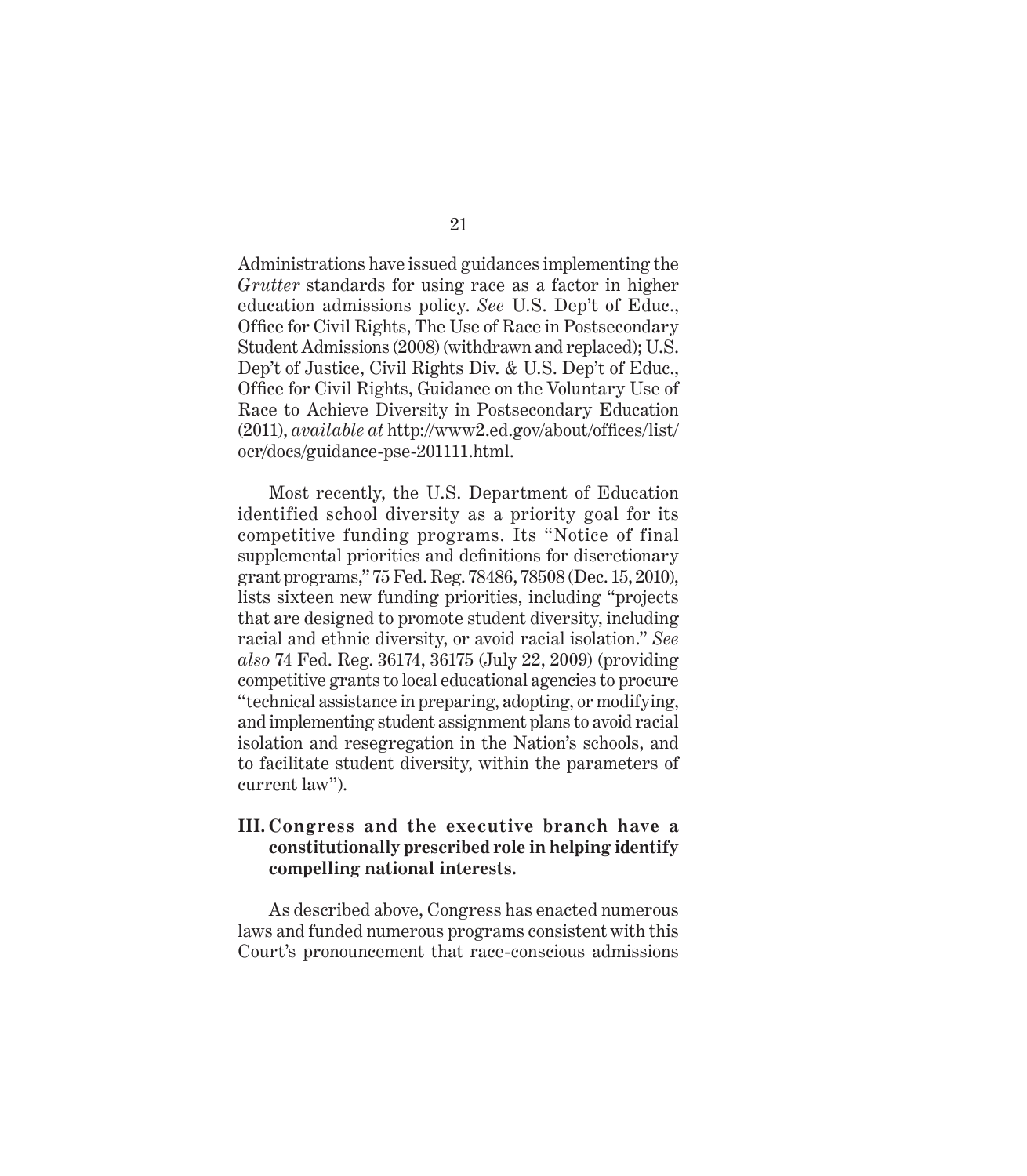policies that are narrowly tailored to achieve a diverse student-body serve a compelling national interest. Congress has overseen the Executive's adherence to these principles and has twice amended Title VI in full awareness of this Court's rulings. Literally decades worth of legislation was enacted and billions of dollars in funds were appropriated to colleges and universities based on the understanding that this issue was settled and that admissions policies that consider race as but one factor in order to achieve a diverse student body and ensure an open and accessible pathway to leadership for students of all races are legal.

The question whether an interest is "compelling" as opposed to merely "important" should not be resolved by this Court in isolation from the considered judgments and enactments of other branches of government on the same subject. In determining whether a government interest is "compelling" under other constitutional provisions, this Court has looked to prevailing practice. *See*, *e.g.*, *Republican Party of Minn. v. White*, 536 U.S. 765, 785 (2002) (First Amendment); *Burson v. Freeman*, 504 U.S. 191, 215-216 (1992) (Scalia, J., concurring in judgment) (First Amendment); *see also Washington v. Glucksberg*, 521 U.S. 702, 710 (1997) (Due Process Clause). Indeed, this Court has looked to prevailing legislative understanding in determining the meaning not only of doctrinal terms such as "compelling interest," but also constitutional text such as "Due Process of Law" and "Cruel and Unusual Punishment." *See*, *e.g.*, *Burnham v. Superior Court,* 495 U.S. 604, 619 (1990) (plurality opinion); *Coker v. Georgia,*  433 U.S. 584, 592-596 (1980). Although the Court has not yet decided how best to ascertain constitutionally relevant societal judgment, *see*, *e.g.*, *Atkins v. Virginia,* 536 U.S.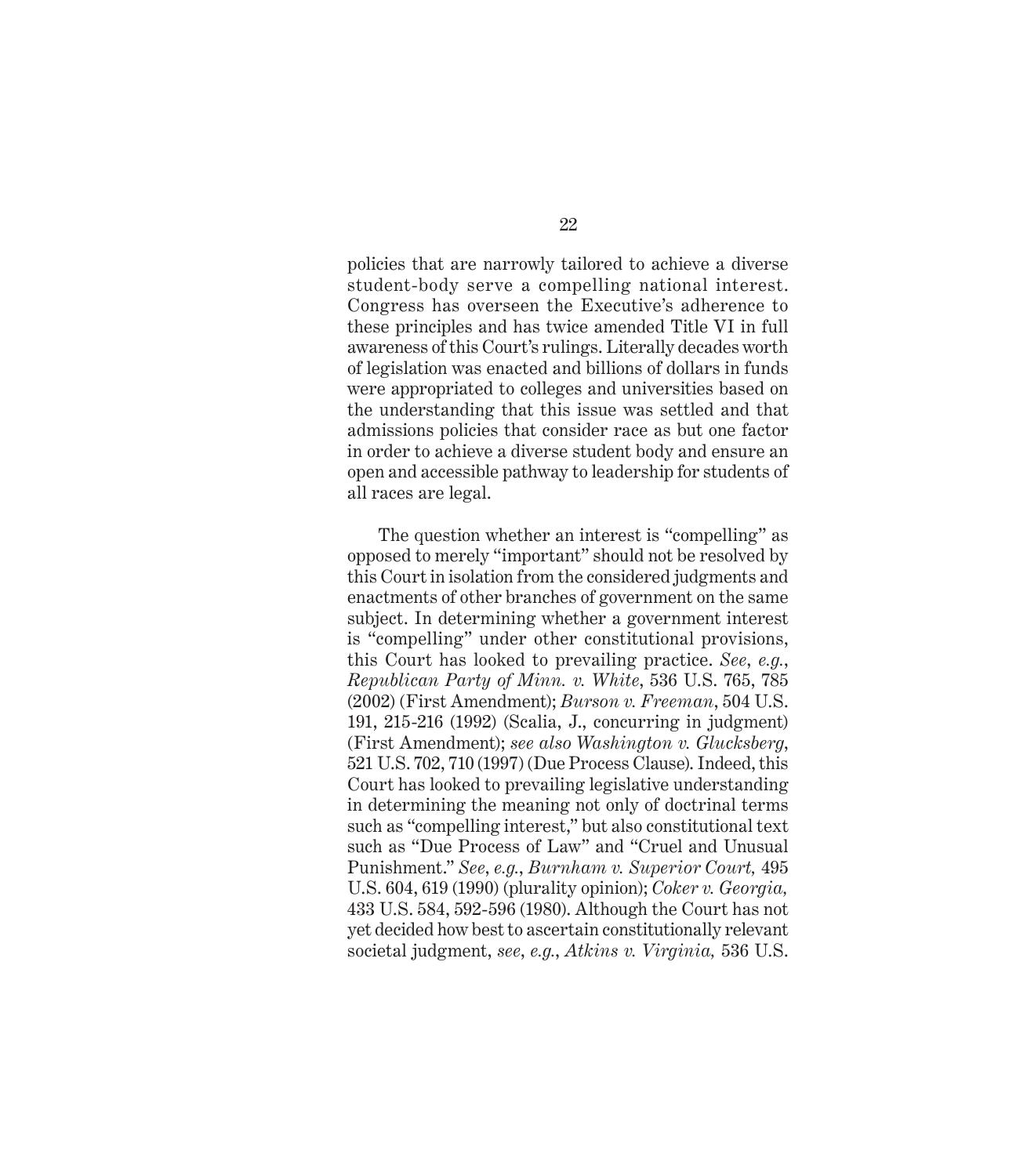304 (2002), it generally holds that "statutes passed by society's elected representatives," *Stanford v. Kentucky,*  492 U.S. 361, 370 (1989), are the "clearest and most reliable objective evidence." *Penry v. Lynaugh,* 492 U.S. 302, 331 (1989).

In considering the benefits of diversity and the impact of race-neutral admissions policies, the Court should give considerable weight not only to the considered judgments of educators, but also to those of the political branches, which, under the tripartite constitutional scheme, share responsibility for answering these empirical questions. Indeed, determining which policies will help achieve the "[t]he dream of a Nation of equal citizens in a society where race is irrelevant to personal opportunity and achievement," *Croson*, 488 U.S. at 505-506, is a task that the Constitution explicitly entrusts to Congress in the first instance. *See U.S.* Const. amend. XIV § 5.